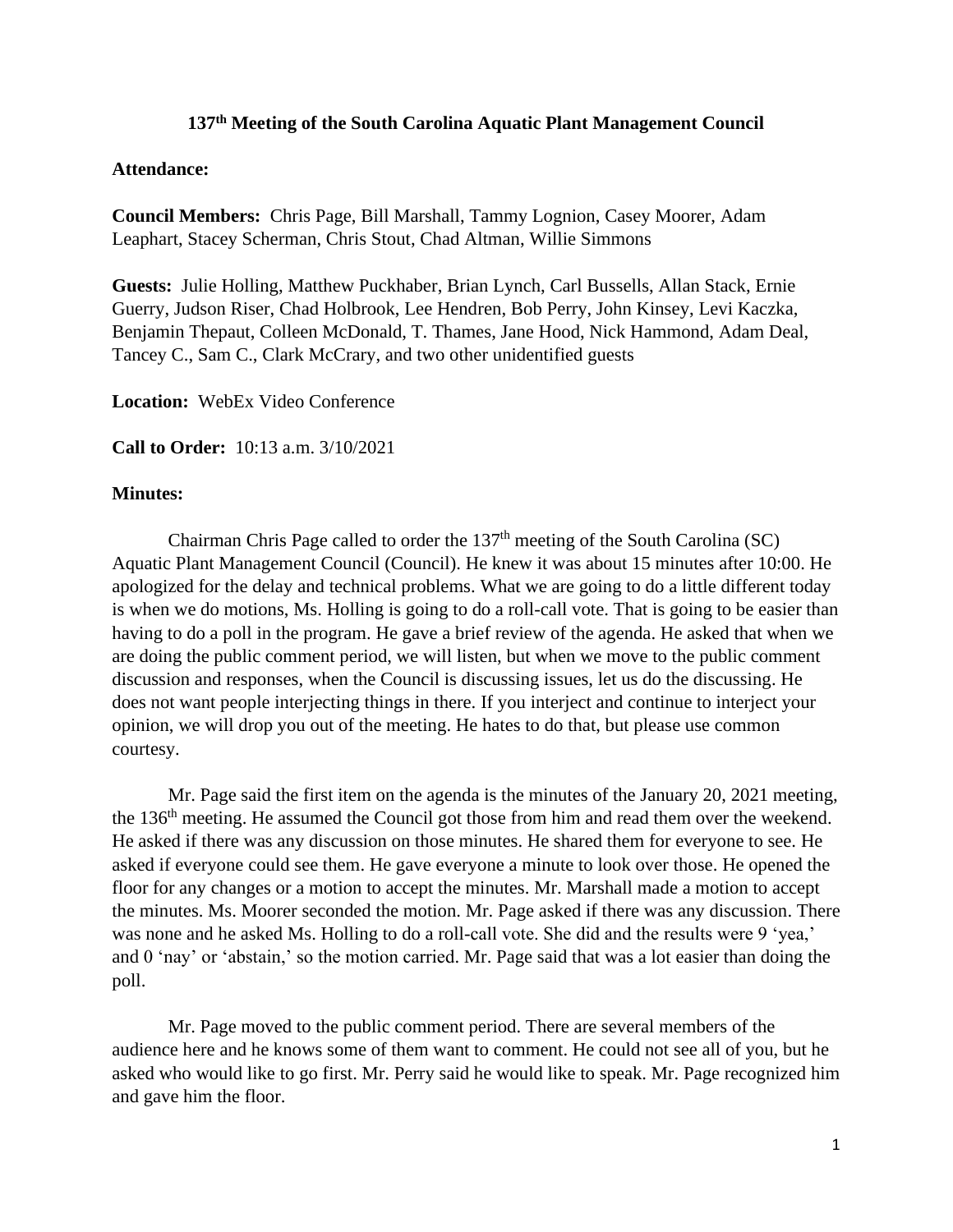Mr. Perry thanked Mr. Page and said it was good to see the Council members. He raised an objection to the continued release of sterile grass carp at the recommended level of stocking. He listened carefully to the Council meeting of January  $20<sup>th</sup>$ . The discussion and presentations of that day do not support continued stocking at the level recommended by the draft plan. On page 57 of the current draft plan, immediately after the recommendation of a maintenance stocking of 10,000 sterile grass carp in 2021, the plan states, and he quoted, "Annual data should include estimates of hydrilla acreage, estimates of native vegetation acreage, and fall – based triploid grass carp surveys. Grass carp surveys should function to further assess the relative condition of the population and aid in yearly stocking decisions. All efforts will be made to determine an appropriate balance in the Santee Cooper system by maintaining control of hydrilla while promoting beneficial native vegetation." The data collected on *Hydrilla* acreage and estimates of native vegetation do not support the release of this many sterile grass carp in 2021. Further, releasing this many sterile grass carp in no way represents a balanced approach, as noted to be necessary to control *Hydrilla*, and all efforts are not being expended to promote beneficial native vegetation.

Mr. Perry said a balanced approach to any biological issue requires a data-driven analysis and consideration of a multitude of factors, complex factors as well as societal and unintended consequences. For the past many years, my impression from being on the Council, reading the minutes, and later attending and participating at Council meetings, is that the balanced approach the Council should strive for is actually a unilateral approach focused solely on *Hydrilla* control and grass carp release. Other affected resources and resource users simply are not being given a fair shake. Rarely, if ever, are waterbird or game fisheries interests considered, nor the vast array of affected users, which include our hunters and fishermen. These are citizens who pay taxes by hunting licenses and fishing licenses and pay for registering their equipment and enthusiastically support the programs of the Department of Natural Resources (DNR). These people, by in large, do not want this many sterile grass carp stocked on an annual basis, particularly with the dearth of data and the lack of rationale that is used to support such a decision. These people number in the many tens of thousands. They are hurting and are not happy because their pleas are never really considered. These are the people who know there is no demonstration that the amount of *Hydrilla* in these lakes warrant this level of stocking in order to maintain a certain population and age structure of sterile grass carp. The lack of recovering native herbaceous and emergent vegetation is a clear indicator that the lakes contain too many sterile grass carp. The resource and economic damage, too, has been lasting and will continue if the Council does not seek a truly more balanced approach, looking beyond the piddling acreage of *Hydrilla* coverage and not succumbing to the fear of another *Hydrilla* explosion.

Mr. Perry stated the history of grass carp stocking in lakes Marion and Moultrie is a sad commentary on false starts and missteps that have led to calamity and unintentional, but real, harm. During his tenure on the Council, he was the unwavering voice of restraint when it came to maintenance stocking of sterile grass carp. He consistently supported a more cautious and adaptive approach. When fixing the maintenance stocking was discussed, the Council members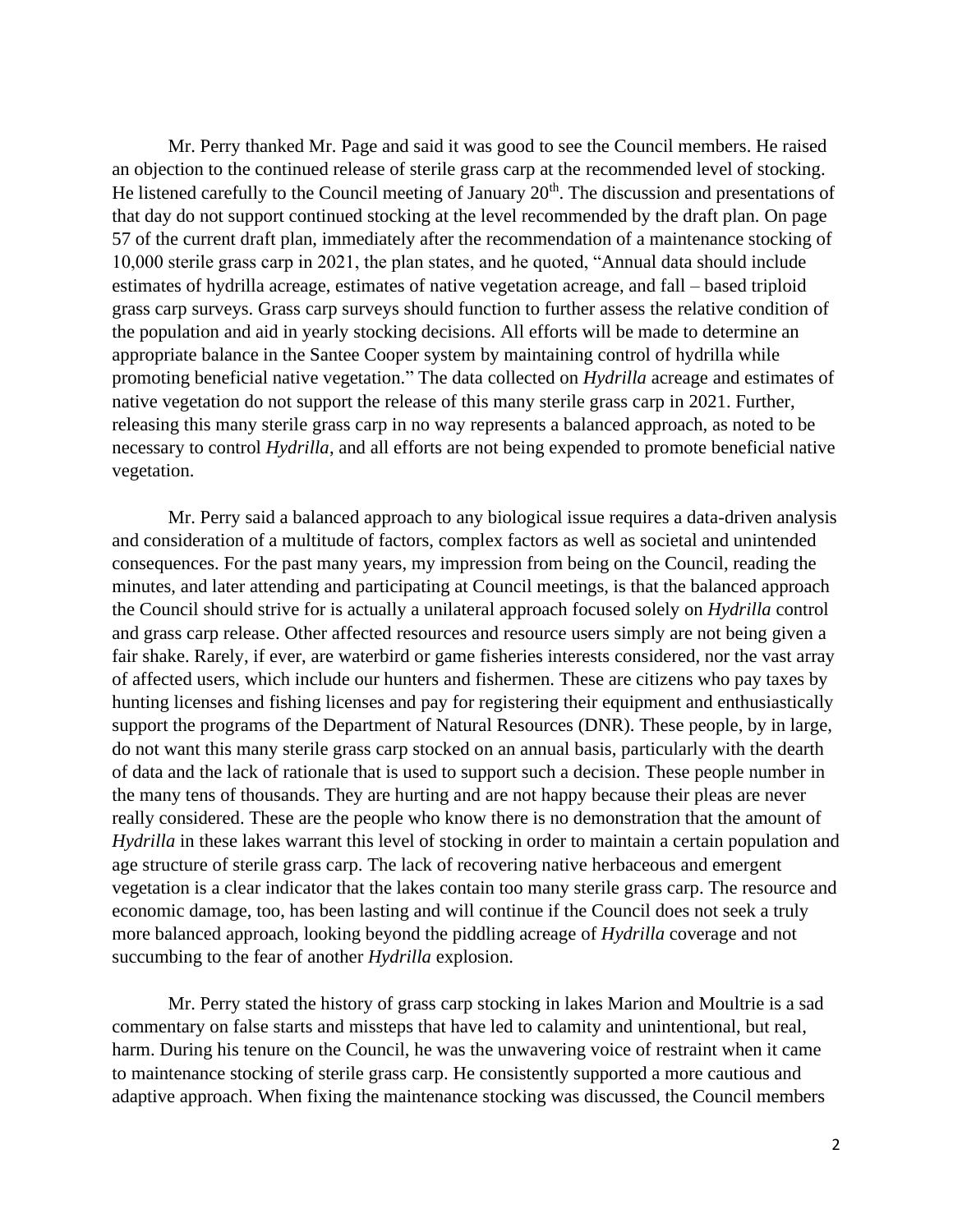who remain, will remember that he agreed to the fact that fixing the number would allow the Council to eliminate the variability of frequently changing annual stocking numbers, but he recommended fixing it a lower threshold. He has reluctantly come to understand caution and restraint are simply not being used by Council through its collective decisions. In the minutes of meetings over the past years, he has seen no significant discussion of whether or not fixing of the maintenance stocking numbers actually worked. The sporting public, he believes, is as unconvinced as he is.

Mr. Perry said he can come to no other conclusion that too many sterile grass carp continue to be released into lakes Marion and Moultrie. The coverage of *Hydrilla* does not warrant the population level the Council seems to seek. If the Council does not seriously consider implementing restraint on sterile grass carp stocking, there will be no meaningful recovery of desired native aquatic vegetation to support the avian and fisheries resource and their enjoyment. This is a prediction based on an examination of the past and the facts and trends currently at hand. There is not a good biological return on your investment in continued maintenance stocking of sterile grass carp at this level and into the foreseeable future. He asks you to please think about the unintended consequences of what you decide. Please reduce the maintenance stocking numbers of sterile grass carp to a number that is more reasonable. No one blames the Council for past mistakes, but over more recent years, there has been ample opportunity for correction. Now is the time to make a commitment to change from past implementation, because it is not working in a balanced manner. Balanced is very important. We all know that the definition of continuing to do the same thing when it is not working. Failure to adapt now at this critical juncture in resource health and threat to continued public use and enjoyment will cement the history of the Council actions to one that tells the sportsmen and sportswomen of SC that their wishes are not important. Please do not wait until it is too late for the ecological health and biodiversity of lakes Marion and Moultrie to recover. Thank you.

Mr. Page thanked Mr. Perry. He noted that Mr. Perry brought up some points and stuff that we are going to discuss in a little more detail later when we talk about the plan. He asked if anyone else wished to comment.

Mr. McCrary said he would like to ask a question to the Council, if possible. Mr. Page gave him the floor. Mr. McCrary asked if there was anyone on the Council that was an active waterfowl hunter that purchases an annual duck stamp and hunts waterfowl in SC on public reservoirs.

Ms. Moorer spoke for the Santee Cooper (S-C) staff. She holds a position on the council. She is not an active waterfowl hunter, but several members on the team here at S-C are and they do hunt across SC. We have other people on our team that hunt in other states as well, on both public and private property. We do have people that are on our team and close to lake management on the S-C lakes who are avid water fowlers. We also have people who fish competitively across the Southeast that are on our team. Although she personally does not waterfowl hunt, we do have people on our team.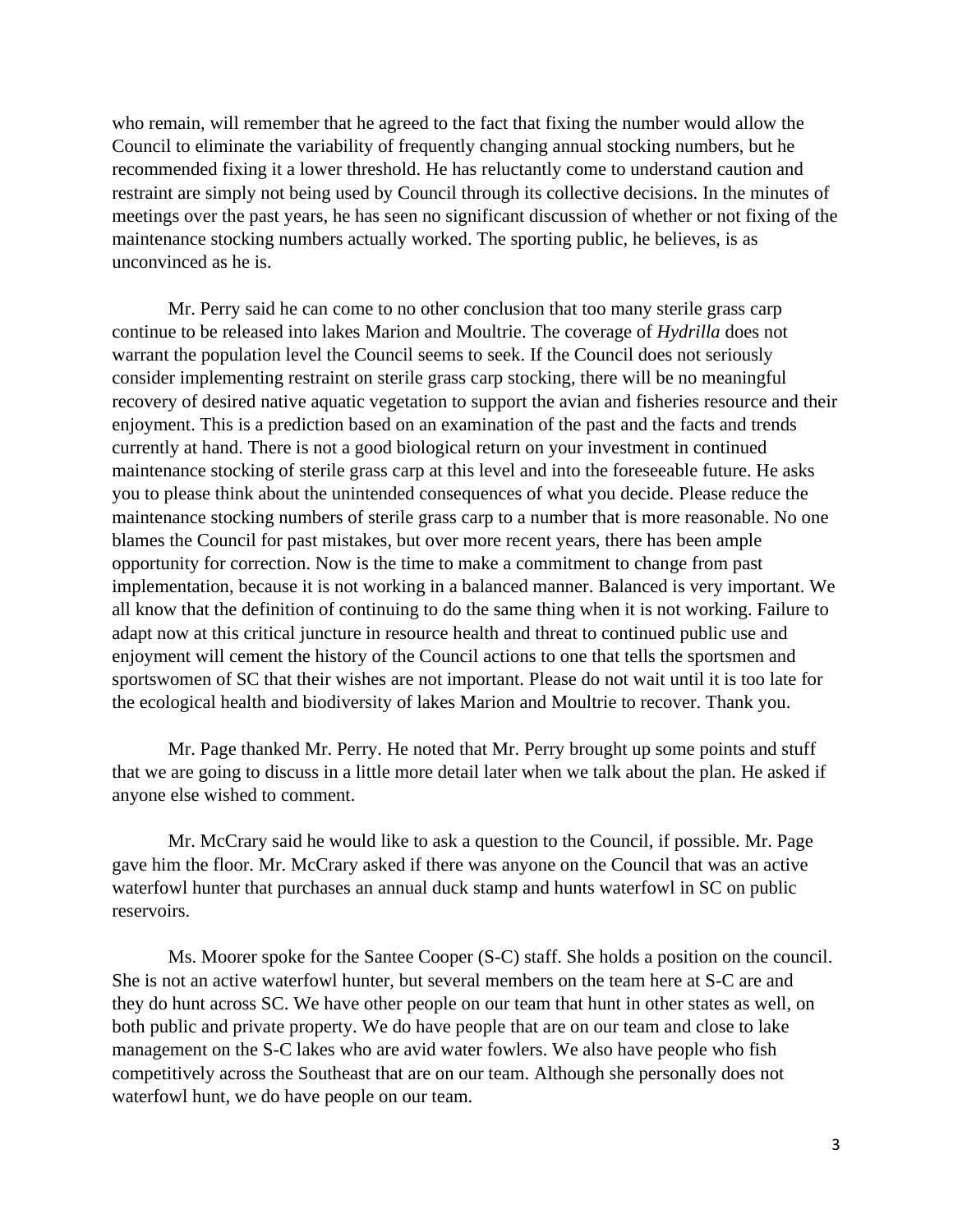Mr. McCrary asked if there was anyone else on the Council that hunts, the Council specifically, that hunts waterfowl in SC on public reservoirs.

Mr. Page said he does not anymore. He has not had time. He kind of lost his interest in it when he started having kids in sports and he got away from it. That that does not have anything to do with the Council.

Mr. McCrary said he thinks it does because the Council is tasked with waterfowl habitat. Whether inadvertently or not, this body makes decisions that affect waterfowl habitat for years to come. He is worried about whether or not the waterfowlers voices are present here.

Mr. Page said he understands Mr. McCrary's point, but it is not really valid. We have multiple users that are not represented, per se, on the Council, including all of the residential people, all of the public works people. We do not work for public works. He is not a water person. He does not work for a water company. He does not even own a boat anymore. He does have boats at work, and he does get out on the lakes and looks around and does stuff. He has friends that have boats. He has friends that are residents on the lakes. He has friends that are waterfowl hunters. He has friends that basically run the whole gamut of the whole thing. That is just a moot point. He asked if there were any more comments, twice.

Mr. Page said you do not have to do something to understand the different types of resources. Those things just do not resonate all the time with him. He asked if there were any more comments. The floor is still open for comments if anybody would like to make a comment. No one spoke up.

Mr. Page noted that Mr. Perry's comments were very well put together and thoughtful. He thinks they echo the comments you sent to us in the email, if he is correct. Mr. Perry was part of this process, so he knows some of the ins and outs of why we made those decisions. We will talk about them in a minute when we get into the public comments. There being no more comments, we will move to number four on the agenda: Public Comments Discussion and Response with Changes to 2021 Draft Aquatic Plant Management Plan for Final Approval.

Mr. Page said the Council should have, in your packet, a list of the comments we received. He does not remember exactly how many, but there was a lot of stuff coming in that was basically cut and paste. He does not have problem with cut and paste. It is the easier way to say things sometimes. The funny thing about the comments is that we get a lot of comments from a couple of groups and then no comments from other groups. You never see comments from the water supply people talking about issues. He is surprised they did not talk some more about it this year because of the algae problems in several of our reservoirs. The Council should have had a chance to look over those. He looked through them again now, just to refresh his memory. He gave a brief overview of the points that were made by the commentors.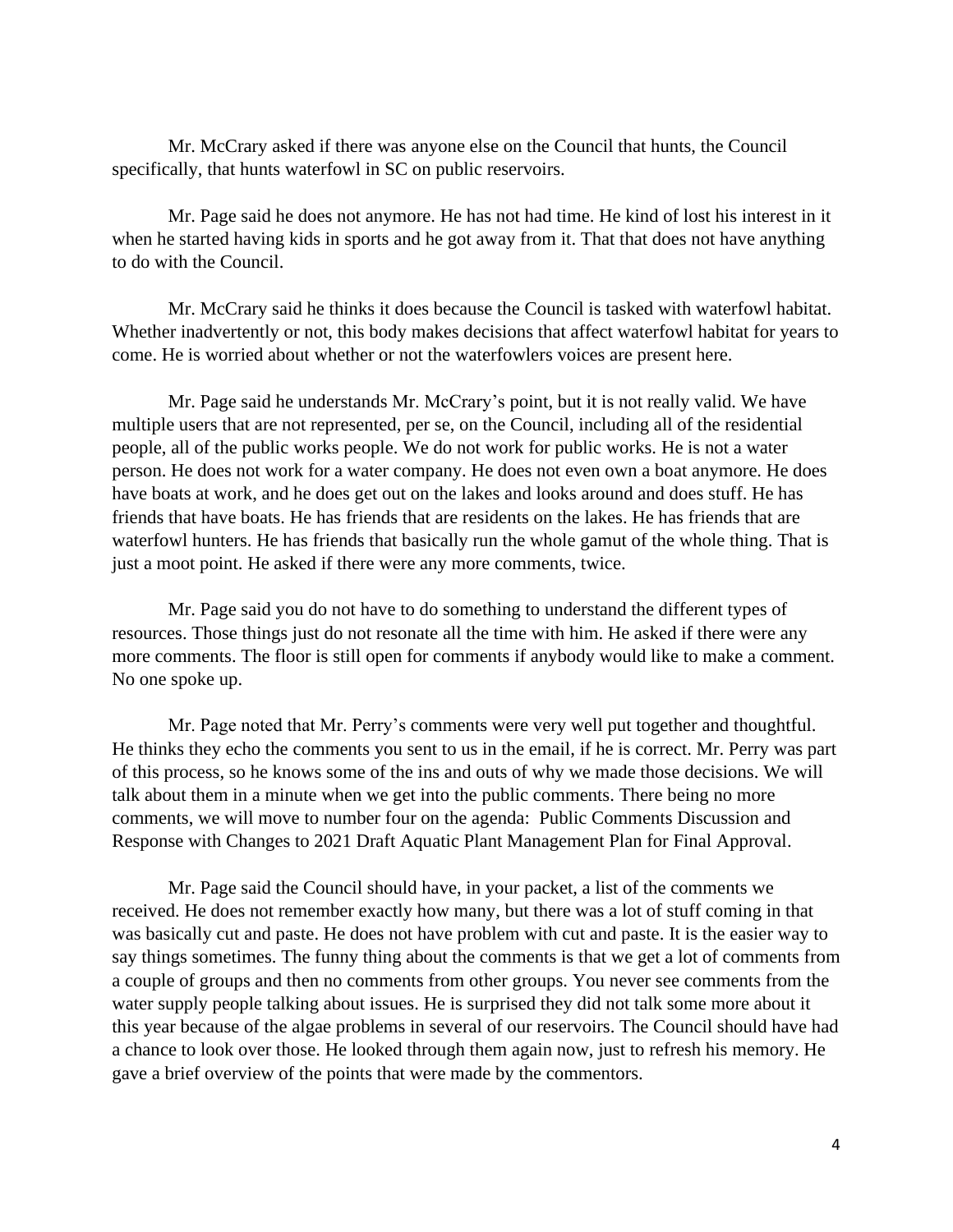Mr. Page said he was going to go through these and address them. He told the Council members to feel free to chime in when they need to. He started with the grass carp objections. The commenters talked about why grass carp are bad and the numbers we are using. They talk about carp being invasive and they are going to overwhelm the water body and be released into the wild. Grass carp that we put into the lakes in this state are sterile. They are checked multiple times at multiple points along the way. The US Fish and Wildlife Service has certified them, as has our DNR grass carp lab. We are one of the few states, if not the only state, that will not let you stock grass carp in the state without them coming through our grass carp lab for checking. The process in which grass carp are created is not a breeding process. It is a process that uses pressure on the eggs to make them triploid. There is no chance of them reverting back, like some sport fish we have crossbred have done in the past. Our response goes back to the 10,000 grass carp. That is still below the mortality rate for that system. That means, every year, we are still losing fish. Going back to Mr. Perry's stuff, in 2015 (this should have been 2017), we had a big discussion about 14,000 fish or 8,700 fish at the time. Mr. Perry recommended 8,700 fish in 2015 (this should have been 2017), when he was on the Council. Larry McCord recommended 14,000. At the time, we discussed it and Mr. Page kind of came up with a compromise, what he thought was a compromise, to go to 10,000 fish. He plugged it into our little sheet. Right now, in that system, if we use Mr. Perry's numbers, we would have been sitting around 30,000 at the end of 2021. The system we are using now, we are sitting right about 35,000 fish. We have got about a 5,000-6,000 fish difference by stocking 10,000 instead of stocking 8,700. Now, if we had stocked 14,000, we would have been up in the 43,000-44,000 range. It is a far cry better than it would have been if we had stocked 14,000 along the way. He asked if we are at that point yet, to basically say we can settle in on something. In his professional opinion, no. He thinks most of the people know we are trying to get to that that one carp per six acres (1 to 6 or 1:6) or so. He thinks that will turn out to be a good number, but we do not know that yet because we are not down there. We are still trying to get there.

Ms. Moorer wanted to add to that in Mr. Perry's comments, he was talking about replacing maintenance and she thinks we get caught in the definition of maintenance. To her, how she defines it here at S-C, a maintenance stocking would be the replacement of mortality. Ten thousand is lower than that. We have been, and are, in agreement that we want to lower the grass population in the S-C lakes. We do want that. We want to do that slowly, so that we do not repeat what happened several years ago when the Council decided that we needed to stop stocking grass carp. When we got to the point in time when we needed to stock, we had to do a large stocking of 200,000 fish over 2 years. We do not want to be back in that same situation. At least, S-C does not want that for the S-C lake system. She does not believe anybody on the Council would disagree. Large stockings are a detriment to the system. She wholeheartedly believes that, and she believes that our staff, her team here, believes the same thing. By lowering that grass carp population slowly, and we are taking a very slow approach to decreasing the population so that we do not get behind if we do have a year of clearwater, taking into consideration the last several years we have had large weather events. There are a lot of things that we have to consider when we are talking about that. She knows Mr. Page just mentioned that 10,000 is less than replacement. Maybe we should change that wording in there from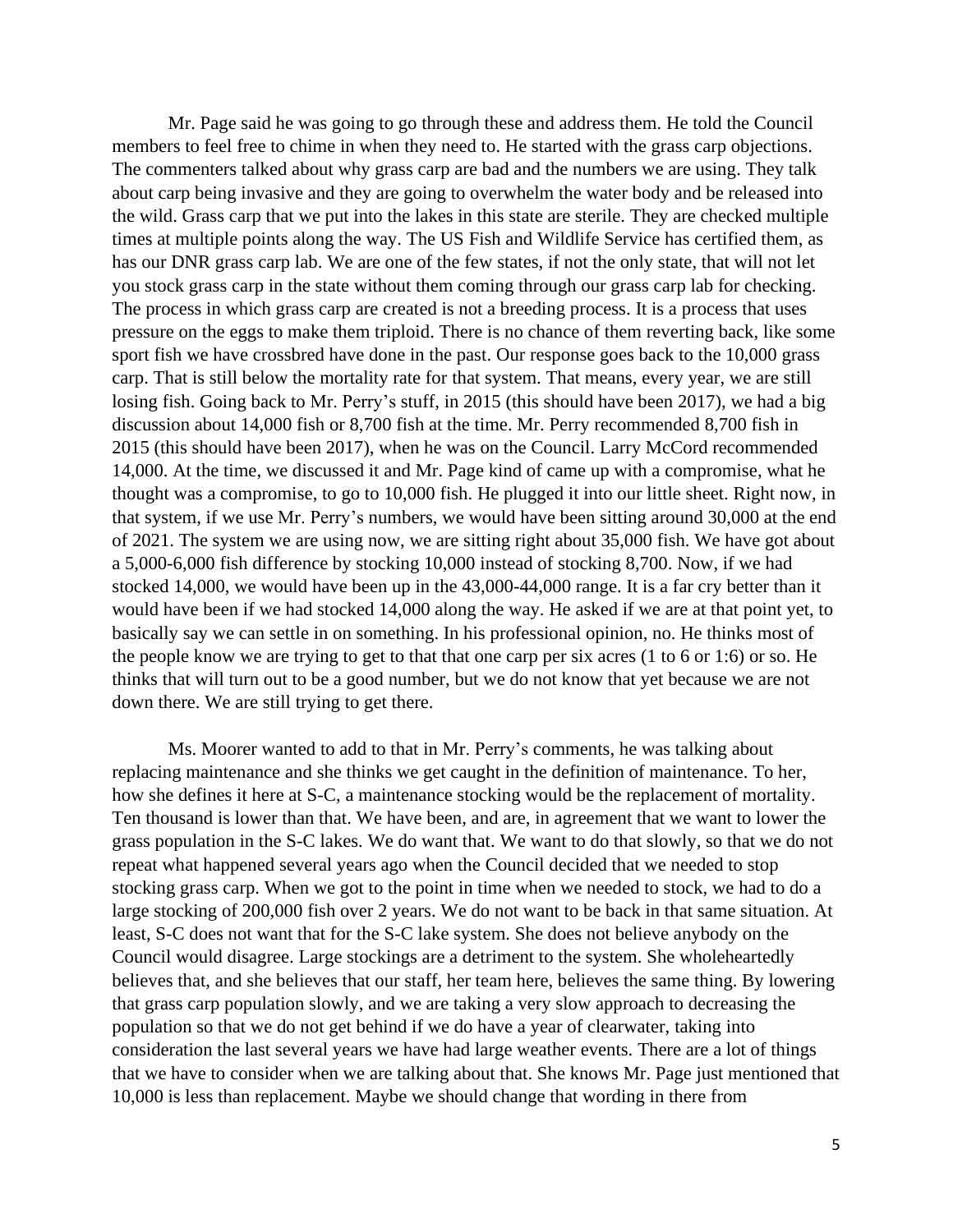maintenance stocking because it is actually less than mortality and we are lowering the population. Mr. Page is right, and she would say the same as him, that her professional opinion is that we can continue to lower that population based on what data we are seeing.

Mr. Page told the Council members, he does not see, and we have not talked that much about the future, but he kind of plans everything out for the next 10 years or so, to 2030. He sees next year being one of those years where we stair step down the numbers that we are stocking. We have had our fisheries biologist ask us to maintain stocking year to year, to be able to get a better population gauge. We have asked them to assess the health of the fish, and Mr. Kaczka has done a very good job of that over time. We have gotten better numbers than we have ever had out of those systems in the last 10 years, due to Mr. Holbrook and the fisheries biologist before him that retired. The next step is to ask our fisheries people to come up with another mortality study. He knows time is an issue with him sometimes, but he is willing to fund that study. We need to get a better handle on mortality. Mortality was all over the place in the early '90s. It went from as low as 20, 22, 28%, all the way up to 39%. The average that the United States (US) Army Corps of Engineers (Corps) settled in on at the time was 32%. We need to reassess that mortality rate again, to see if we are on the right track. We base everything on that 32% mortality rate. Right now, if we put 10,000 fish in that system right now, our total numbers for the year would be 35,956, which, in 160,000 acres, would be one triploid grass carp for every 4.45 acres. That is too low. That number needs to go up somewhere to around 1 to 6. He thinks the best time to do that is, once we get around that 30,000 range, which we are at. If we dropped that number off this year, if we did not put any fish in that system at all, you are down to 25,956 fish. You see the mortality working on the system at 32%. The mortality is about 12,000 fish per year, and we are putting in 10,000, so we are losing another 2000 to 3000 fish per year based on the information in the tables, which he will share to the group so you can see what he is looking at. He moved his cursor so everyone could see it. We are right here. If we drop it all the way out, this is the current year. We add in the fish before we create the mortality computation here to get that mortality out of the total. If we go with stocking no fish, we are down to 25,956, if you just going all or nothing. He knows that is not Mr. Perry's suggestion. He was not saying it was. The issue remains. If we do the 10,000, like we put in the plan, it would be 35,000 fish. He does not have all the data on this sheet for total vegetation, which he just has not put in there yet. Ms. Moorer can tell you; native vegetation was in the report she gave us. He asked her what it was for this year. Ms. Moorer said she can pull up the graph that has grass carp versus *Hydrilla*, but she thinks we were at 13.4% native coverage. She could pull up and tell you exactly. Mr. Page said he probably has it in his notes. It was 21,348 acres, 13.8% coverage. Ms. Moorer agreed and noted that 2019 was 14.4%. Mr. Page said you can see on his graph; he is showing 10,000. When he puts a number in, he just leaves it in to see what happens if we stay there. Next year, and he does not mean to be talking about next year, but he can see that number being down as low as 8,000 or less, probably less than that, probably 7,000 and gradually stair step down over the years. That drops you down to 2,800 (Editor's note: Mr. Page misspoke. This should have been 28,000.) in 2 more years. That number, he has not really calculated it out. He just has not thought that far ahead. He has been thinking about this year, trying to kind of get that 5-year plan in. Mr. Perry's comments were good because they do not say to stop all of the stocking. They say reduce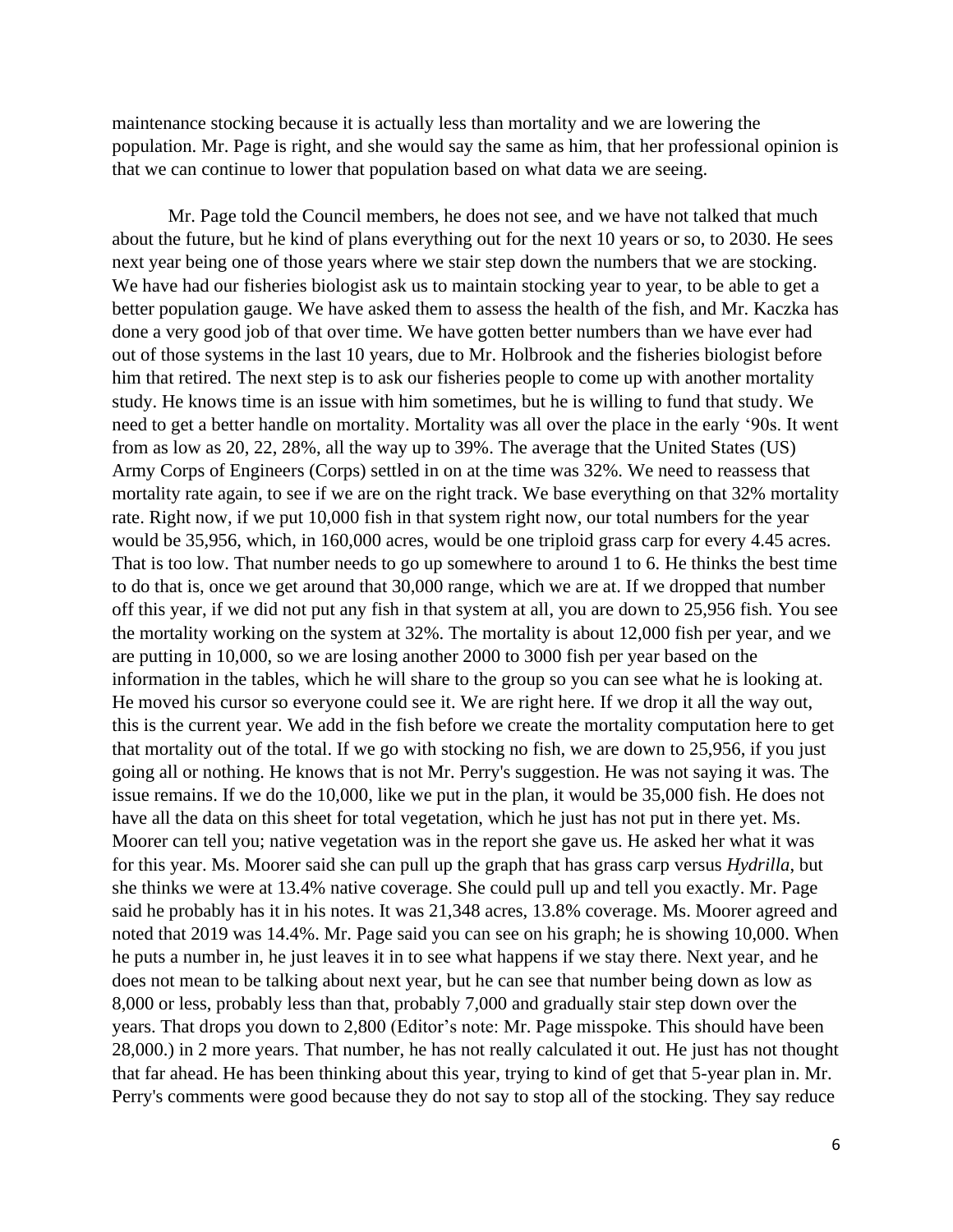our number. He agrees with what Mr. Perry is trying to say and do there. He does not necessarily agree with all of Mr. Perry's characterizations of what we have done over time. We have got good numbers. He asked if everyone could see the spreadsheet.

Ms. Moorer said we could see the spreadsheet. She would add that in 2010 and 2011, when we were losing control, we were down to 20,000 fish. Mr. Page commented that in 2010, we were down to about 20,000 fish. Ms. Moorer stated in 2011, we were at 30,752 fish. Mr. Page said we started chasing in our tail during that whole period. We got too low to chase our tail and it turned into another event that was requiring a threshold stocking number instead of any type of maintenance stocking. We ended up stocking 330,000 fish, roughly, in a 2-year period, from 2012 to 2013. He is going to be the first one to tell you, that is too many fish to be able to balance that system out and not have to go through this process all over again. You can see where we went through this process and then we did not stock. When you have to stock a threshold level of grass carp and there is a 2–3-year lag to see results, you overshoot your mark a lot. We are trying to avoid that. That 20,000 fish in 2010 was right at 1:8. It was 1:7.926. The S-C lakes are unique because they are two separate lakes that we try to combine into one. We cannot really manage them separately because they are so connected. It is a catch 22. Once we get into some more discussion about this, we will come back to it in a minute. He asked if there were any other comments from the council.

Ms. Moorer said we have water quality data if we need to talk about turbidity and impacts of turbidity on native vegetation. We broke that into two-time groups, 2011-2015 and 2016-2020. There is a statistical difference between the two. Mr. Page said Terminator day affects all vegetation, more specifically native vegetation more so than *Hydrilla*. *Hydrilla* is somewhat set up to basically use waters that other plants cannot grow in at times. It is a little more low-sunlight friendly than most species.

Mr. Page is going to roll through this thing quickly and then we will get into specific sections of the plan. Regarding the objection to treating native species, we do treat native species. Most of the time, they are only treated in limited instances for access, navigation, and preventing water intakes from being blocked. Last year, S-C treated 12 acres of native vegetation for that reason. Ms. Moorer noted four and a half acres of that was submersed native species. Mr. Page noted we have treated some negative vegetation specifically for the SC Waterfowl Association (SCWA). We are in talks with the Ducks Unlimited (DU) folks about treating some more on the upper part of Lake Marion. Cutgrass is a native species in the lakes, which comes in to take back what you took away from Mother Nature when you build a lake out of a marsh or a river.

Mr. Page responded to the request to stop spraying poisonous herbicides and chemicals. Some people still view them that way. Aquatic herbicides are some of the cleanest in the world. Terrestrial herbicides are worse for you, your health, and other things, and have more runoff potential than the aquatic herbicides. There are no restricted-use aquatic herbicides. Since the innovations in some of the herbicides now, they are physically gone from the system in less than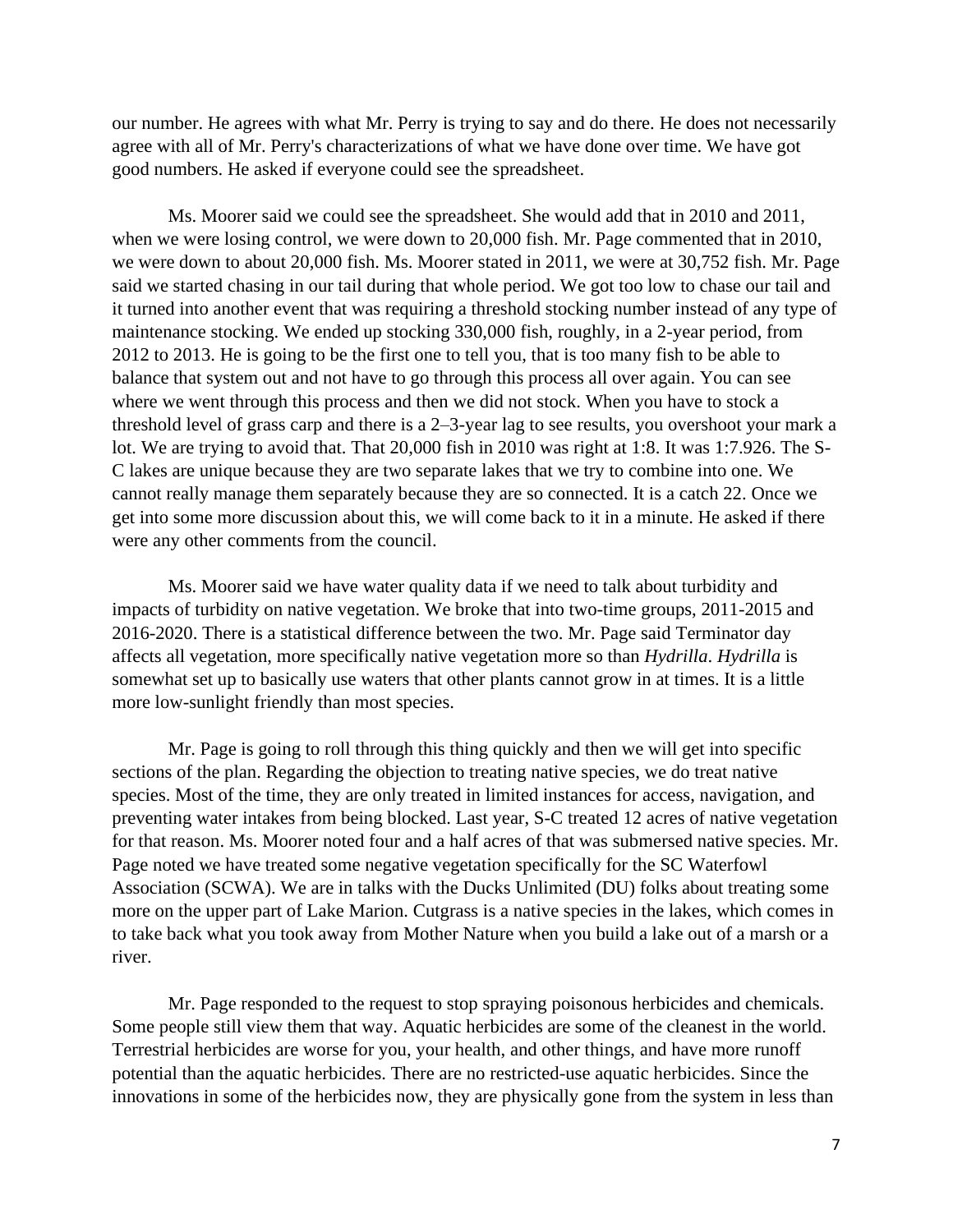a couple weeks, some of them a day or two. Some of them still hang around longer. The claims about glyphosate got hung up in some of those issues. We do not use a lot of glyphosate. We do use a little bit. That claim was found to be not truthful. There are newer products out there in the last 3 to 5 years. We have had 2 or 3 new products that came on the market. One of them is very good and is gone in a matter of days. The other product was specifically developed for crested floating heart, and it was also very effective on *Hydrilla*. It was not effective on the native species like pond weeds and *Vallisneria* (val or eelgrass). Now, when you spray an area that contains a mix of *Vallisneria* and *Hydrilla*, you can kill the *Hydrilla* and not kill the *Vallisneria*. That is where a lot of the *Hydrilla* was hiding itself, among the val and other native species.

Mr. Page said letting the ecosystem behave as it naturally would was another issue that was talked about. Our response is there are very few natural lakes. There are no large natural lakes in South Carolina. Mother Nature's tendency is to try to return those to the rivers they once were by filling the lakes in. You all know that, if you have ever had a farm pond, especially if they get as old as some of these lakes. Mr. Perry should be quite familiar with that down on the coast with impoundments. You have to do some dredging and things, and SC has not done a lot of that over the years. Our lakes are becoming very mature. They are starting to cause some problems with different types of algae across the state being problematic to drinking water supplies. Having an excess amount of vegetation is worse than having no vegetation, in a sense, because it makes more vegetation deposit. You get more dead vegetation that degrades in the lake and forms a detritus layer, which is where all the nutrients come from.

Mr. Page reported one commentor requested we remove *Hydrilla* from the invasive species list and consider it native. *Hydrilla* is a federally listed invasive species, which is included in 33 individual states' regulations and Canada. It is very problematic, if not controlled. The biggest problem is that once it is there and you kill it back, but you have got a tuber base. There was a lot of early research on this tuber base that said the tubers, the root system basically, were viable for four or five years. NC State University has recently done some studies that show viability to be much longer than that, up to 10 years or more.

Mr. Page responded to the comment that carp stocking is feeding the growing cormorant population. Most of the information we got on that is that the cormorants are eating fish that are less than 6-8 inches long. They are not going after a 12-inch-long grass carp. They are not necessarily feeding on grass carp, per se. You do not see any technical documentation that that is a true statement, but it could be. He is not going to say it is not because there has only been limited of research on that. They normally eat the smaller fish.

Mr. Page addressed the idea that the vegetation clogging hydropower and drinking water intakes is due to carp feeding and cutting mats loose. Way back in the day, when S-C had a hydroelectric intake that got clogged, there were no grass carp in that system. It was not because of that. There have been issues over the years with vegetation mats clogging water intakes, but a lot of those have been primrose, alligator weed, and water hyacinth, and now *Salvinia molesta* in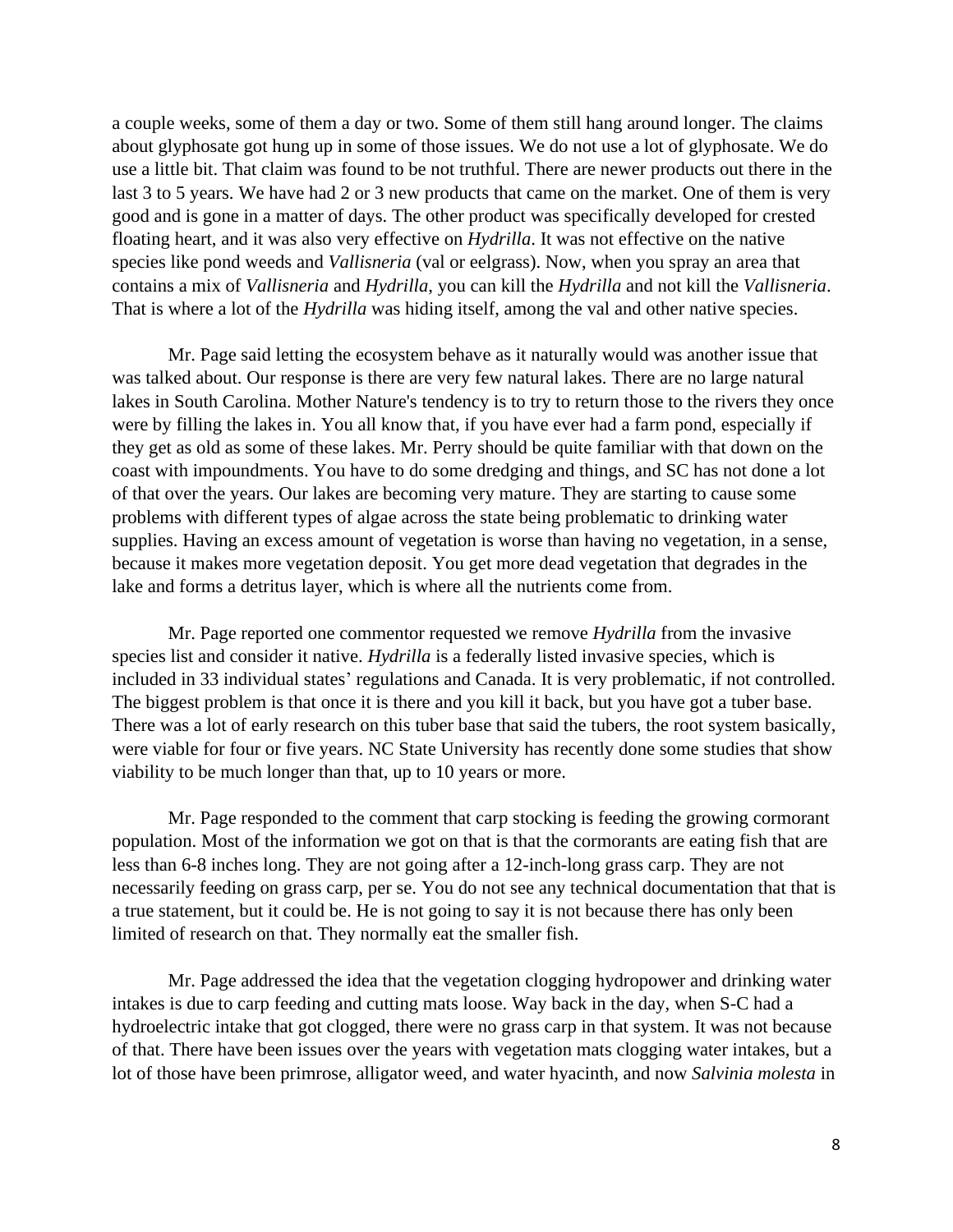the S-C system. Most of that vegetation comes loose due to high water flows, not carp feeding activities, as they generally eat from the top down.

Mr. Page responded to the opinion that management has damaged the economy. The S-C lakes have been listed in the top 25 by Bassmaster for the past 10 years, and the number 23 on their recent list as best lakes in the decade. Lake Murray, Strom Thurmond, and Lake Hartwell fall in the best of the rest list for the Southeast. The 2017 numbers were latest we could come up with. There was \$2.74 billion in economic contributions to the natural resource-based sectors, which had grown by 15% over the previous 7 years. Although this is slightly dated and does not show the direct impacts to areas around the waterbodies, there have been recent reports of increases in outdoor activities during the COVID-19 pandemic, including boating, hunting, and fishing. He can vouch for that through our licensing department. There were more licenses being put out during a period when people had to have a reason to go outside somewhere. We even sold a lot of commercial licenses because at one point, like on Lake Murray and other places, the lake was closed to anybody but commercial fishermen, so people went out and got a commercial license to be able to get out of the lake and fish.

Ms. Moorer said that Mr. Kaczka is on the meeting and if possible, she would like him to share some information with the council regarding the sport fishery on the S-C system. There were quite a few public comments that had some claims about the fishery on the S-C lakes and he has some information to share with us. Mr. Page agreed and gave the floor to Mr. Kaczka.

Mr. Kaczka told the Council that he had a handful of talking points on our various sport fish populations. He knew that this has been a point of contention with the ongoing discussion of grass carp, and habitat, and the effect on our sport fish populations. Everything he is going over today, aside from what he will say is anecdotal evidence, is data from long term, standardized surveys. We have had surveys going on the S-C lakes for a number of years, decades in some cases. In the case of our winter gill-net survey, that has been going on since the mid-80s, so we are pushing 40 years of a survey where it has been done in a standardized fashion. This data is of high quality. The timeframe that we are talking about for this data is not something that is available to all states and all projects. It is very important to keep in mind that that this is really an objective look at this information.

Mr. Kaczka started off talking about our catfish population, blue catfish particularly, since that is what the catfish fishery has become on the S-C lakes. This is data collected from our winter gill-net survey. Our overall numbers that we have collected over the past 3 years have been higher than the previous 20 years of collection numbers. We are just strictly talking about numbers there. Prior to that 20-year period, although numbers were higher than what we are seeing now, that was dominated by, about 80% year after year, fish that were smaller, less than 20 inches. For 20 years ago and earlier, we really did not have the trophy component that we have now on S-C. We are also seeing currently, over this past 3 years or so, a steady increase of large blue catfish. Here, we are talking about fish larger than 32 inches. Not only our numbers up, but we are also seeing a steady increase of large catfish again, speaking to that trophy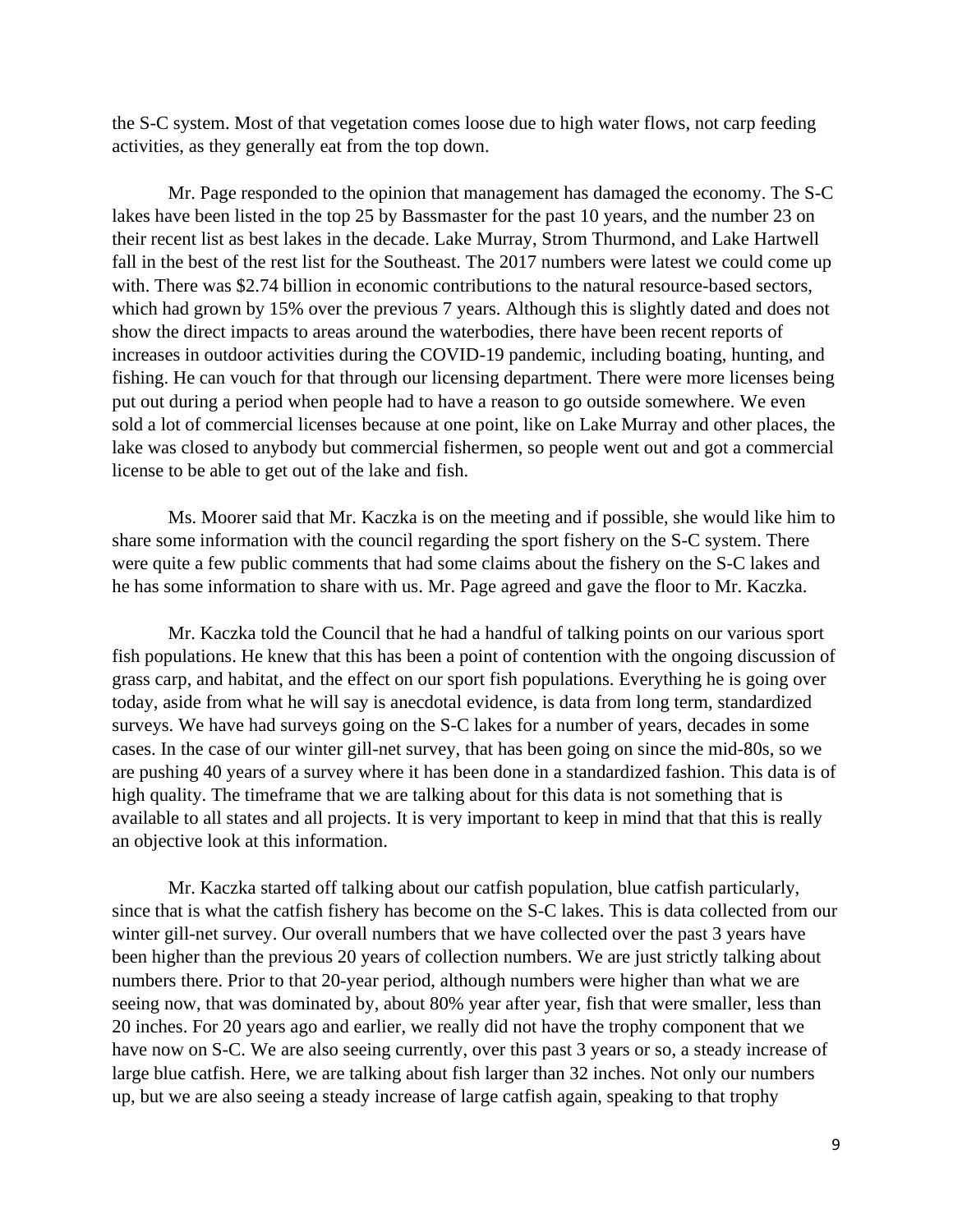component. There was a period in the in the mid-2000s, from 2006-2008 where we did have a similar occurrence of large catfish overall, but the overall numbers were down. You could catch those trophy fish, but overall, catching fish in general, among the catfish species, were few and far between. From an anecdotal standpoint, we have spoken to a lot of angers at boat ramps and in meetings with the guide associations on the lakes. People are really happy with the current blue catfishery right now. As we speak, there is legislation in Columbia to reinstate the previous regulations, which will limit the number of catfish caught per day to 25, and only 1 or 2 over 32 inches. That is very popular among the catfish anglers in general, and the guide associations. It looks like that legislation is going to pass.

Mr. Kaczka talked about striped bass over recent years. Over the last 3 years, we have collected, total each year, between 335 to 355 individual striped bass in our gill net collection. Because this effort is standardized and the same year after year, where we have 24 net nights where we set, we can look at total numbers collect and not just catch rates. That number is right about 100 fish per year more than our 20-year average, which is 253 fish. Numbers wise, we are up with striped bass, as far as what we are seeing in our standardized survey. We are also seeing a pretty good increase of older fish in our survey, 7–8-year-old fish. We have even collected some 10- and 11-year-old fish. That speaks to being able to retain fish in the system a little bit longer. Older fish are typically larger, as you would expect, but that is not always the case. For the most part, it is encouraging to see that we are keeping fish in the system a little bit longer. We also are seeing currently, over the past year or 2, the highest growth rates of our striped bass than we have seen over the previous 4 regulation periods. What he means by regulation periods, is that since our winter gill-net survey started in the winter of 1984-85, there have been 5 different sets of regulations that have been enacted in regard to the striped bass population, as far as what you can harvest, size, numbers, et cetera. Our growth rates currently are higher than they have ever been, under our current regulations. As far as anecdotal evidence for the striped bass population, we speak to a lot of anglers every year at boat ramps. From an individual angler standpoint, as well as a guide standpoint, anglers are reporting a higher prevalence of harvestable size fish. They are catching more. They can keep more. Overall, from what we are hearing, they are happy. Our current regulations are based on that 23-to-25-inch slot limit with one over 26. If you compare those regulations, versus the previous regs, which were a minimum harvest of 26 inches, we currently are seeing about 7 to 26% of our striped bass that are collected as being of harvestable size. Compare that to our previous regulations, and that number drops down to only about 1 to 5% of the total population. Not only are there more fish out there to be caught, but there are many more that fall under the harvestable size limits.

Mr. Kaczka moved on to largemouth bass. As we all know, that is an extremely popular sport fish species on our lakes. Our catch rates overall, between Marion and Moultrie, are about 30 to 40 fish per hour that we see during our annual springtime survey. Catch rates are not generally a great way to measure the overall population but can be used to compare it to other systems. He can tell you that a catch rate of 30 to 40 fish per hour, on average, is a relatively high catch rate. In some areas of Marion and Moultrie, where the habitat is even more suitable for largemouth bass, we are seeing catch rates of up to 90 fish per hour. Our catch rates of bass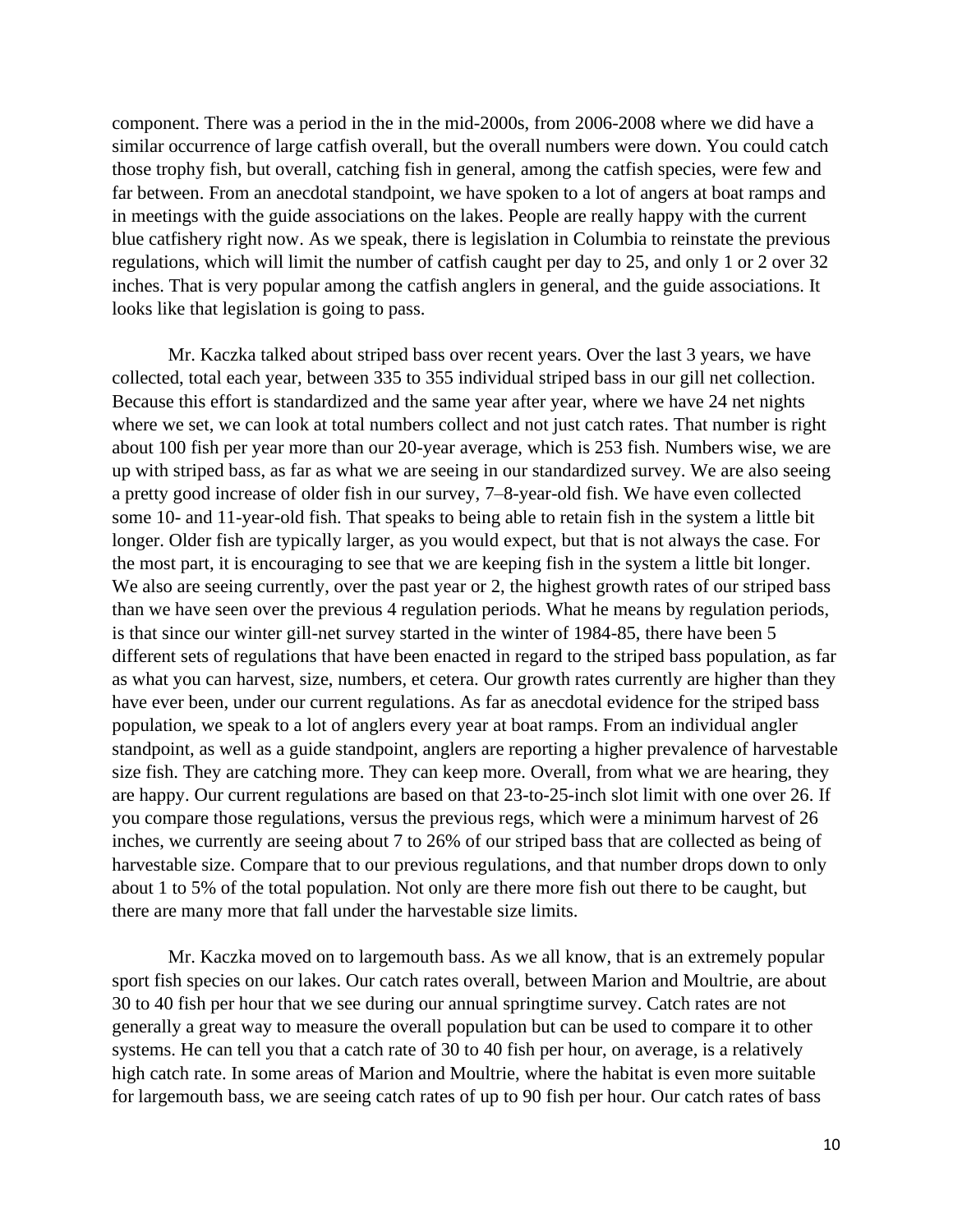are very high. There is a metric in fisheries where you can take hard data, the numbers and lengths of fish, and assign them to a qualitative category. This can tell you if your system is overcrowded with bass, and you have a lot of really small fish, or if it is balanced and you have a good mix. The qualitative distinction, from the data we have collected over the past several years, is that both Marion and Moultrie fall into what is considered a big bass qualification. Not only do we see high catch rates, but we see a good number of very large fish. As Mr. Page said earlier, from an anecdotal standpoint, the popularity of lakes Marion and Moultrie is very clear among bass fishermen. If you go out there starting pretty much now and for some months into the future, you are going to have bass tournaments out there every weekend. As Mr. Page also mentioned, Bassmaster just listed the S-C lakes as being in the top 25 of the decade as far as bass fishing lakes in the country. He thinks that is worth noting again. That distinction is something to be proud of and speaks to our bass population.

Mr. Kaczka said the other sport fish species that he wanted to mention briefly is crappie. This is a species and population where there are more questions to be asked. In recent years, we have gotten some notes from anglers that have said that the crappie population is not what it used to be. The size and numbers are not quite there. We currently do not have a study dedicated to the crappie population on our lakes. All of our data that we are getting currently is gotten by way of our winter gill-net survey, as well as our springtime, largemouth bass survey. Between those two things, we do get a good bit of data. We just do not have a dedicated season where we study the crappie specifically. One thing that we have seen over the last several years is that our crappie population, after doing some age estimates and pulling otoliths on these fish, our crappie can live on our lakes for about 4 to 5 years. It was previously thought that the lifespan of a crappie on our lakes was about 2 to 3 years. With that new evidence, we are going to start visiting some crappie tournaments on the lakes to collect some tournament source data. We are trying to increase the amount of data we have on these populations and incorporate a dedicated survey for crappie. From the information we gather, we are going to revisit our population and see if there is any data that warrants revisiting our current regulations to promote both the numbers and size of our crappie.

Mr. Kaczka noted that, all of our data from our standardized surveys is pointing towards our sport fish populations actually being quite healthy. He just wanted to provide those comments because he knows that is something that has been touched on several times through public comment.

Mr. Page asked Mr. Kaczka if he releases a report every year. He is pretty sure that is done internally. He asked if that report is ever released to the public for populations and stuff of fisheries. Mr. Kaczka responded that they write up an annual report of all the surveys that we get involved in. We submit that to our executive office in Columbia. He believes all those annual reports, out of region four and throughout the state for all of our programs, are available to the public. He was not sure if they are published directly on our website, or if members of the public need to request that through our executive office, but all those reports are available to the public.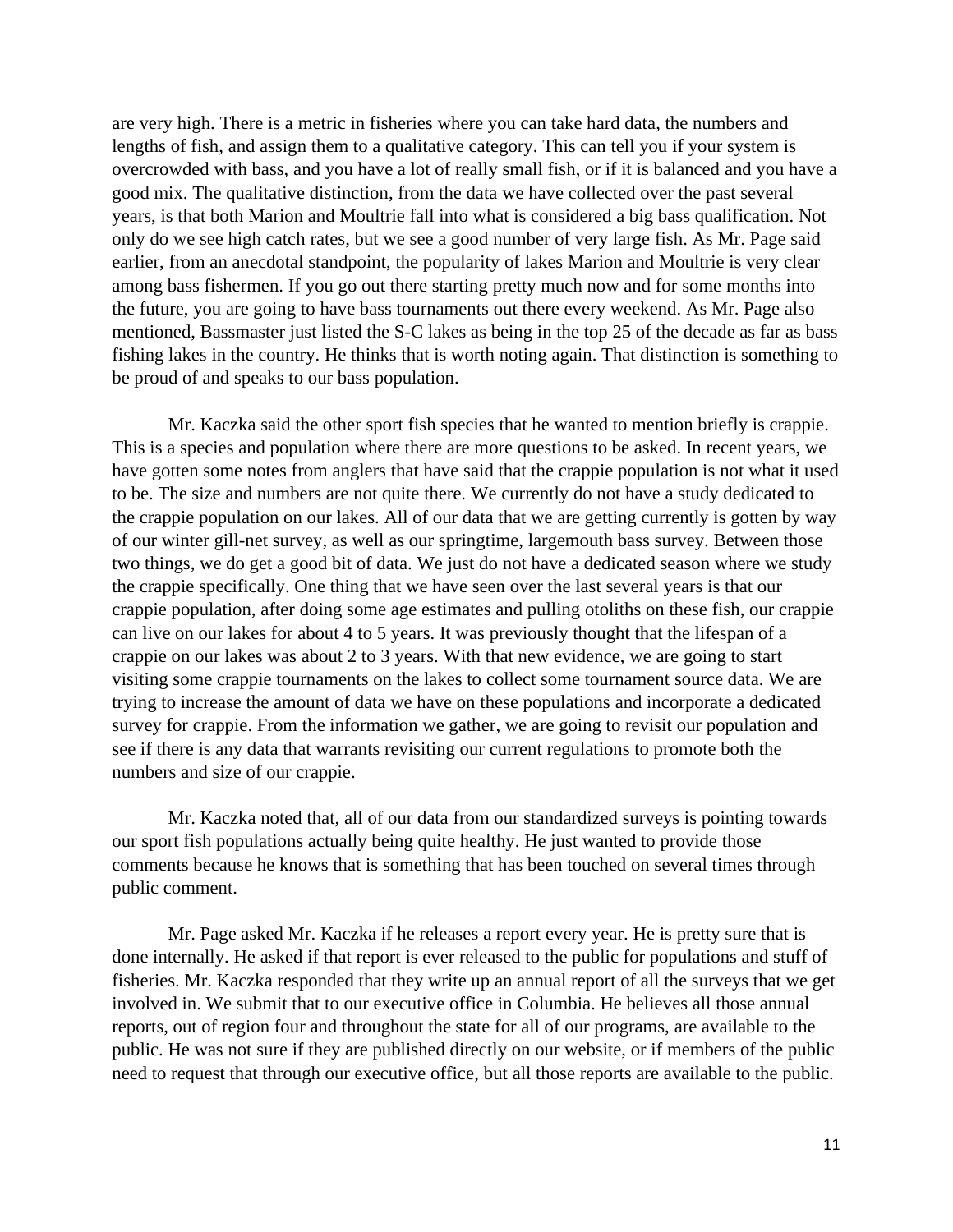Mr. Page asked Mr. Kaczka if that is broken down by regions or is broken out specifically by lakes. Mr. Kaczka responded with as far as the sport fish populations go, it is broken down by regions. What folks would want to look for is the region four annual report. Within that report, it is broken down by specific study, whether it be the winter gill-net study or species specific. Mr. Page stated he had seen those. He just did not know how available to the public they were. Mr. Kaczka stated they are all available to the public. He is less sure about the format and if it is published online. He thinks that currently they may have to make a request to the executive office, but he knows that they are available.

Mr. Page said let us talk about a study for grass carp. He knows you are doing the survey for us now to determine age class and health. He knows that is time consuming because of having to dig those otoliths out and then look at them under a lens to count how old the fish is. You give us a little minor report on that. He asked Mr. Kaczka if he creates a report other than that stuff he provides to the Council.

Mr. Kaczka stated that all the reports that he gives to you guys are the PowerPoint format. We do take that information and put it into written form for our annual, so it is put in there. Probably the biggest point that we struggle with the current grass carp survey is there is not a ton of information on grass carp mortality studies in the US. What is out there has been done on much smaller systems than S-C. He has gotten a good bit of information recently from a study that was done in Virginia. That predicted some fairly accurate mortality estimates with numbers collected similar to ours, but the size of the system was only about one-third of what S-C is. The issue in his mind is trying to collect grass carp in large enough quantities, from diverse enough areas among the two lakes, to get an accurate estimate. That is something that he is still currently working on, trying to come up with some ways that we can use what data we have on hand to get a better estimate. If at some point in the future, we may want to investigate increasing that survey. Rather than it be a handful of weeks a year or sporadically collecting, if we wanted to get some individuals involved from some of our local universities, he thinks that could be worth a conversation at least. Certainly, some more thought needs to go into that, as far as logistics and funding, and that is probably premature to discuss that today in any depth. Mr. Page stated that in the future, we can discuss that and figure out how we are going to maybe determine another mortality rate that is a little more current than the old stuff.

Mr. Page asked Mr. Kaczka if, when you are doing the health of the fisheries for the carp, it is easier to deal with data where we have a consistent age class and a consistent stocking level, more so than being all over the place. Mr. Kaczka stated yes. Whenever you are trying to determine population sizes and mortality estimates, one of the big factors that you must account for, in any sort of fisheries study, is recruitment rates. Basically, you do not know or sometimes you are trying to figure out with a population each year, of the spawning individuals, how many fish are surviving to a juvenile size and then surviving to adulthood. That recruitment number is very much an unknown with many fishery surveys. With sterile grass carp, this is kind of unique in that we know what recruitment numbers each year are. Recruitment is what S-C puts into the lake. If it is 10,000, we know that that recruitment is 10,000. There can be a handful during high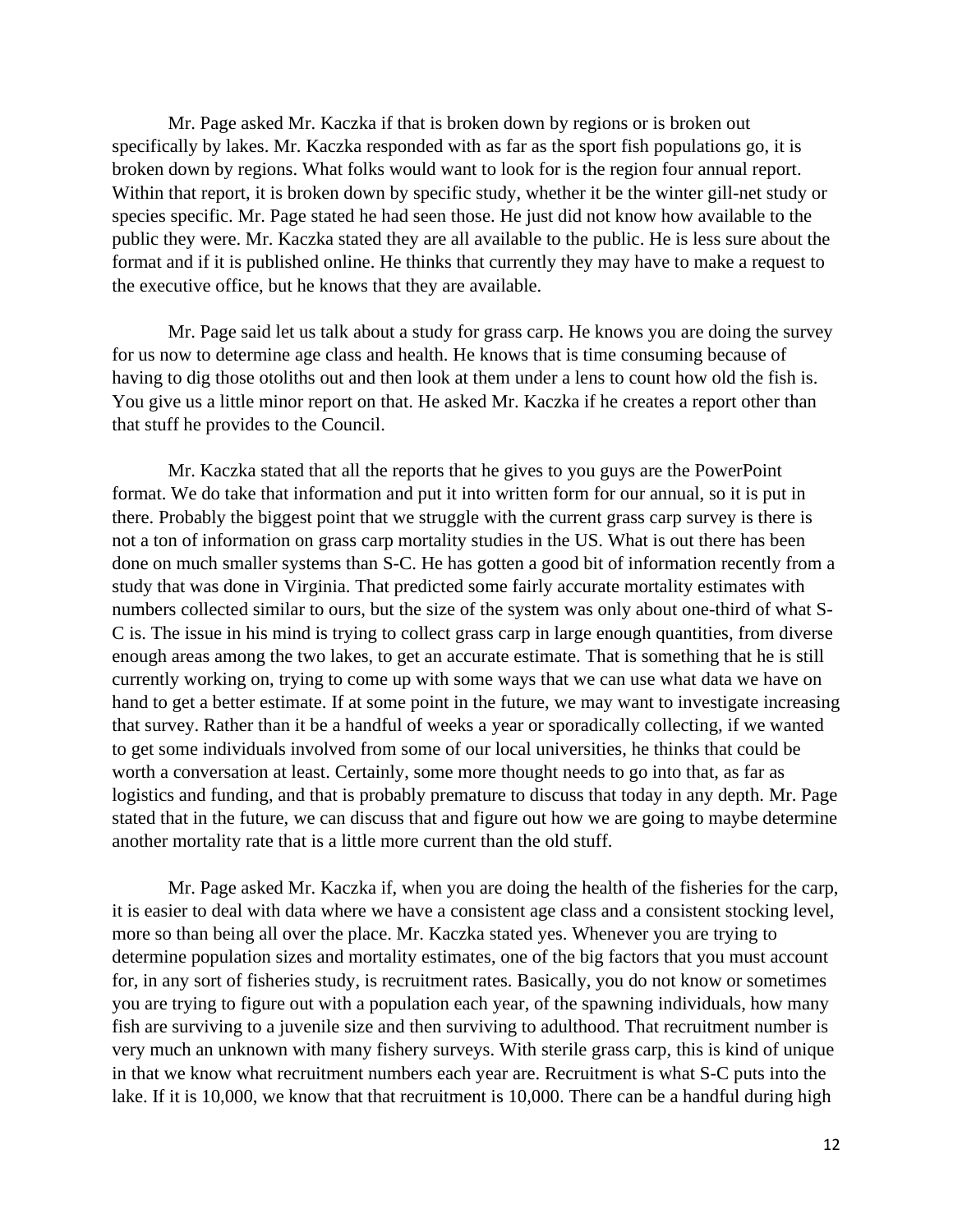water events that escape the lake and go downstream, or they come in from other releases. That number is going to be so minimal that we have a good feel for recruitment. Being able to point each year to a set number is very valuable. Beyond that, having somewhat of a steady recruitment, which is to say that 10,000 a year or something similar, also provides value. Not only do you know your recruitment, but you know it has remained relatively constant. In short, what that is doing is allowing you to answer what would otherwise be a number of unknowns with a wild population that is not sterile.

Mr. Page had one more question for Mr. Kaczka while he is here. It was discussed in our past couple of meetings, and we went through the process, but some of our commentors were not at that meeting. One of the issues they talked about was the fact that there are too many carp, and the health of the carp was bad, since a relative condition was not equal to 1 on the scale that we had. He asked Mr. Kaczka to address that briefly, so some of the commentors that are here can hear that information.

Mr. Kaczka responded that there are two sides to that. The first side is he does not think anyone, and he could be wrong, necessarily cares about the grass carp themselves being in the system. They care about the effects they have on the vegetation and then subsequent habitat. From that standpoint, everything he just mentioned about our current sport fish populations suggests that they are all doing very strongly. There does seem to be suitable habitat for our various sport fish. From the condition standpoint, the body condition of grass carp, we look at a metric called relative condition. The aim is to see fish, among a sport fish population, one that you may be angling for, a body condition of 1. Basically, if their value is above 1, then that indicates that they are basically fat and healthy. If they are far below 1, they may be a little skinny, a little poorly conditioned, and they may be lacking some resources. When we collect these grass carp, we develop a relative condition estimate. The way we are talking about here, as it relates to vegetation, the thought is if they are 1 or above 1, then they are fat. There are a lot of resources out there. That would suggest that the amount of vegetation or forage they have available is high. If the number is far below 1, you might think that there is not a lot of forage to be had and maybe there is an overly large amount of grass carp for the amount of vegetation and forage resources we have. Fairly consistently, when we calculate our numbers, the grass carp we collect are below 1. The big problem with that is that you need some other metrics to put into that calculation. Those other metrics are based off a base population. That base population that we are using to compare our current grass carp to are the grass carp of the early 90s. When we are talking about the early 90s, when *Hydrilla* was a huge issue on S-C, essentially, we are comparing our current grass carp to those that had a buffet available to them. It would be inappropriate to make comparisons between our current population and that previous population. Another issue we have, to not go into too many details about how these numbers are collected, is body condition. Basically, in essence, what we are looking at is a fish's weight compared to its length. Previously, the way we were collecting grass carp is we would go out with a local bow fishing guide. We would collect them after dark, from around 8 in the evening to 11, midnight or so. We put them on ice, take them back to our office, let them sit there overnight so we can get some sleep and come and work them up the next morning. As they sit in those tubs, whether they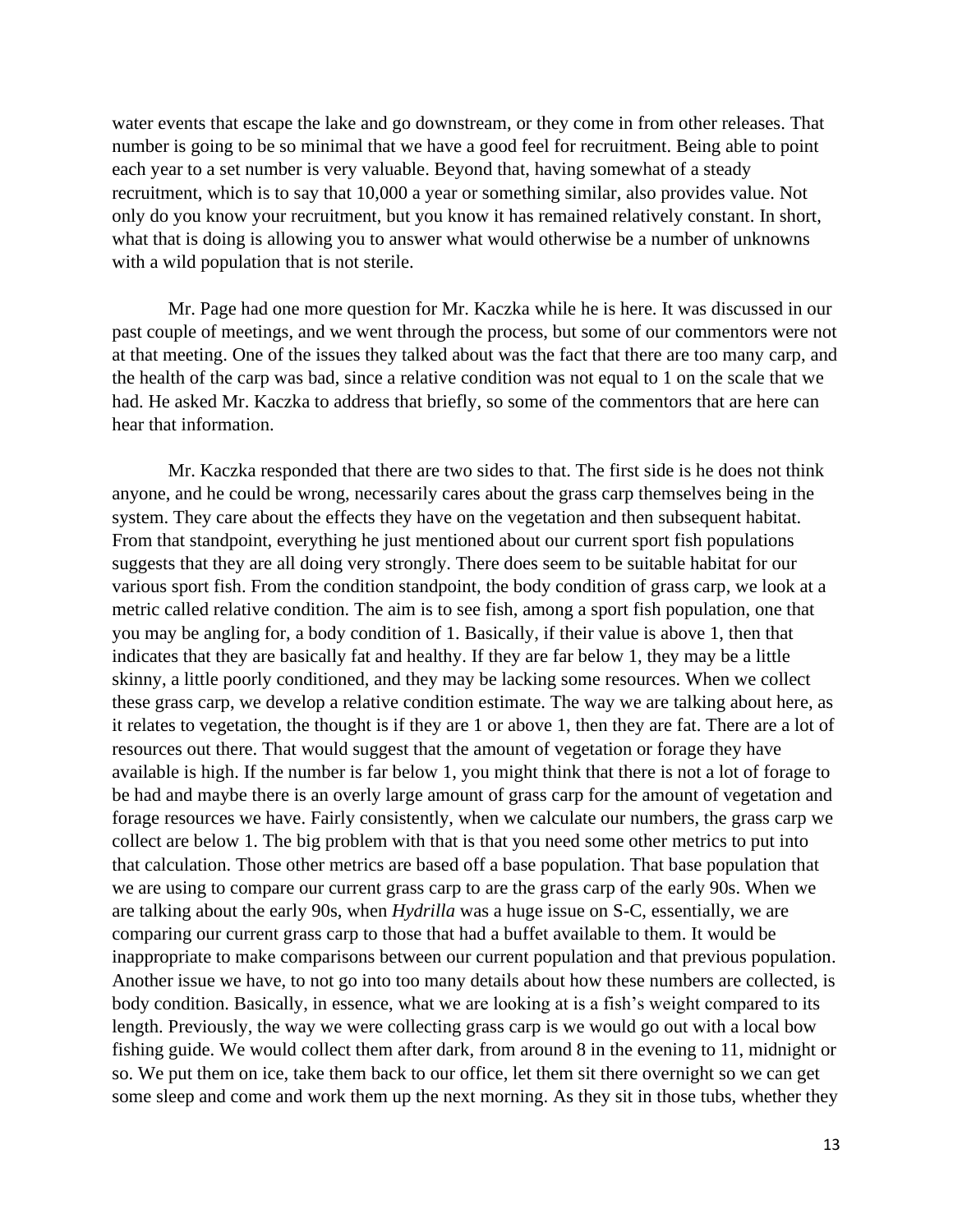are still on the boat or sitting overnight in our cooler, they lose a lot of water weight. The problem with that is their length does not change, but their weight decreases. That may have been artificially underestimating their true body weight at the time of capture. What we are doing now is we are collecting them in house sporadically throughout the year, both within our regional staff, but we also have some staff from the upstate fishery staff within DNR that make regular trips down to S-C, bow fishing for their own purposes. We have talked with them and figured out a sampling method where a handful of times a year, they are going to come down and they are going to put their efforts into collecting grass carp for us. We are going to get some weight estimates, right at the time of capture or shortly after, so we can get a better feel for their true weight. He believes that when we do that, we are going to get a better estimate of body condition, which is going to turn out to be a little bit better than what was previously estimated.

Mr. Page asked if, with the amount of vegetation that is in the lakes, what you are saying is if those fish were predominantly feeding on native species, they would probably be a little bit higher relative condition than they are now, assuming they were still eating all that they can eat. Mr. Kaczka said something that people do not realize is that grass carp do not feed on all vegetation equally. It has been shown that that they are very effective at controlling *Hydrilla*. There is a lot of native vegetation, that are woodier than the soft *Hydrilla*, that they cannot feed on nearly as efficiently. They are going to tune in to those things like *Hydrilla*, and that is by far their preference. They do not do nearly the job of eating, feeding on and controlling our native vegetation than they do with those other, non-native species.

Mr. Page asked the Council members if they had any questions for Mr. Kaczka. Ms. Lognion thanked Mr. Kaczka for that report. That was awesome, and very informative. She appreciated his time and all the effort he made. It was nice to have someone explain the process to everyone. Mr. Page thanked Mr. Kaczka again and said we would talk about that mortality study later. We need that. We do not need to rely on something 20 years old.

Mr. Page picked up where he was while ago. Some issues have been corrected. One commentor said hyacinth and *Salvinia* should be added to the Hickory Top Wildlife Management Area (WMA) section. We should have put that in there. We did not put that into the changes that you have. You got a sheet that says, "Changes to 2021 Draft Since Posting." It should also include Hickory Top and add hyacinth and *Salvinia*. He will go through that real quick and then we will talk about the plan in groups of things.

Mr. Page said on page 21, Lake Bowen reduced the carp from 80 to 65. That stocking is basically a population issue for *Hydrilla*. It had carp when *Hydrilla* was in there in the early 2000s or late 1990s. More recently, the Lake Bowen staff wanted to put some in there to make sure they did not get *Hydrilla*. They were having a lot of other problems, with some algae issues in there, that they were trying to solve with some other things.

Mr. Page moved to page 34, Lake Keowee. He talked to Brett Hartis (Duke Power's aquatic plant management supervisor) the other day. We are talking about 125 carp in Lake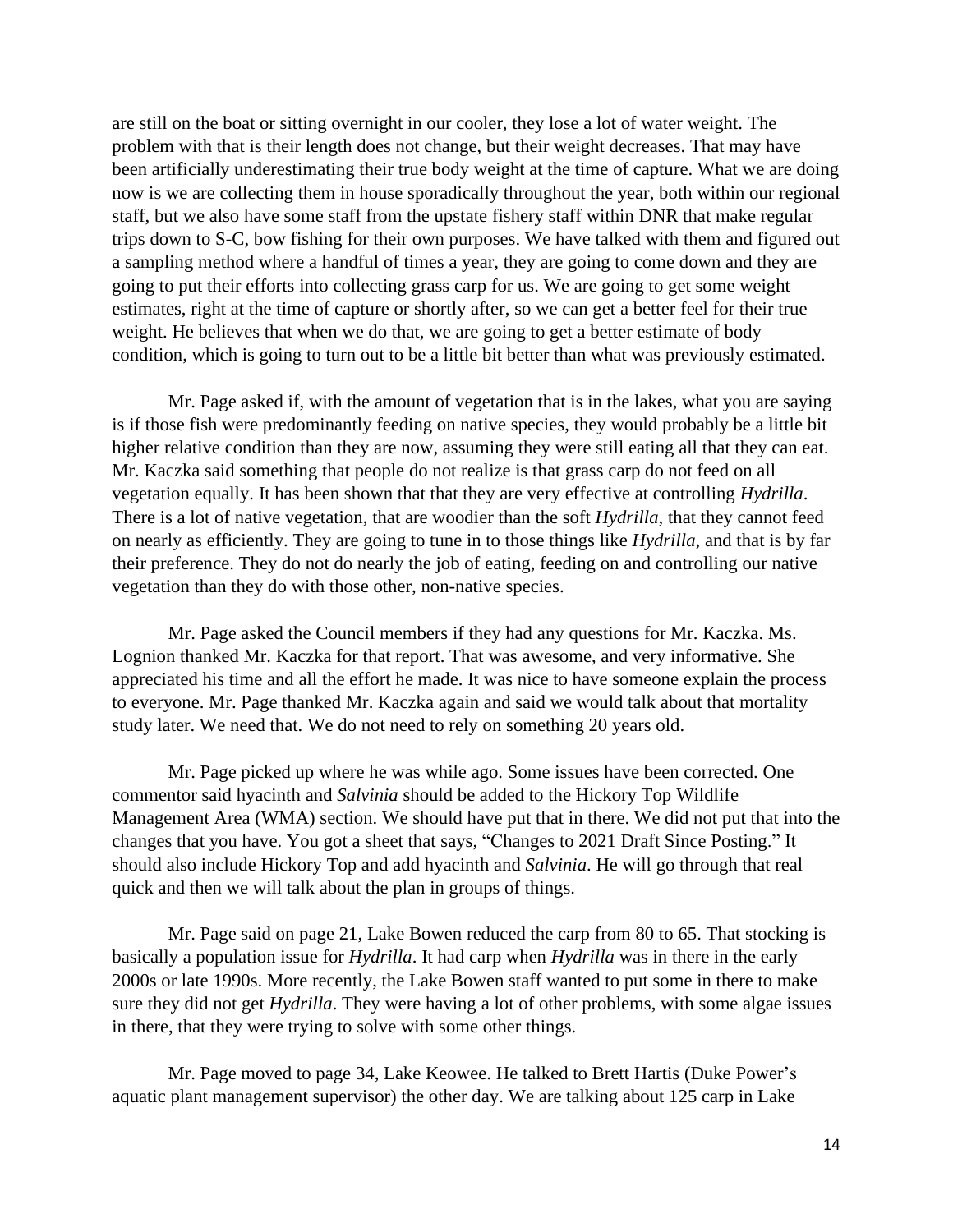Keowee. Dr. Hartis said they did not really need any. They have not had *Hydrilla* in the past couple of years. There was a small, concentrated area of *Hydrilla* around a couple of boat landings. That is where we stocked them, so they have not had a problem.

Mr. Page said on Lake Murray, he made a mistake. Lake Murray should be 1,500 this year to maintain a population around 1:6. Adding 1,500 brings us to about 8,334 fish. That is a ratio of 1 fish for every 5.999 acres. Lake Murray is totally different from the S-C system, because *Hydrilla* was not established there as long. We did not have nearly as much of the surface area of Lake Murray covered. Therefore, it does not have the tuber base. We got some anecdotal information from talking to people and to a lot of groups at Dominion Power. During the flood in 2015, they had to open their spillway. We never have gotten a good estimate of the number of carp we lost. We assume we only had about 25% of them remaining out of there, which is about 1,500 or so left in that system. The original number at the beginning of 2015 should have been about 6,000. He knows no one counted numbers, but there was a significant number of them down in the area below the dam where they had opened the spillway. They washed up in a parking lot at Saluda Shoals, and it was covered. Most of the fish that covered that whole parking lot, which is a pretty good size, were grass carp. The same thing can be said for S-C, which opened some spillways to let some water out. We do not know what effect that had on the carp numbers. There is no way to determine that, so it is hard to guess. His guess would be those numbers in S-C are a little bit lower than we think they are. The Lake Murray stocking was reduced.

Mr. Page moved to Prestwood Lake. We put milfoil in there as being controlled. The carp were controlling milfoil after treatment around shorelines. That system pretty much has gone back to a good place and milfoil does not have the longevity of *Hydrilla* anyway. Now that we have a better herbicide, we do not need the carp in there.

Mr. Page said he added Hickory Top WMA. We need to make sure hyacinth and *Salvinia* are on that list in Hickory Top WMA. He thinks it has been treated this past year. He asked Ms. Moorer if most of the stuff this past year that was treated in there was still cut grass and remnants of other species. Ms. Moorer stated that was correct. In Hickory Top, it was cutgrass and giant salvinia.

Mr. Page noted that we have not put it in the plan, but DU wants to do some more work above I-95 to get rid of some cutgrass areas, like we did for the SCWA a few years ago. He thinks in some of those areas we did for the SCWA, S-C has gone back in there and touched up. He asked Ms. Moorer if that was correct. Ms. Moorer stated that was correct. The work on Hickory Top that we did with the helicopter this year was also a place that we did as part of the joint project with the SCWA a few years ago. We did touch up other areas by airboat. She did have someone else reach out to us about some areas. She thinks they are associated with DU. We are supposed to be talking with them soon.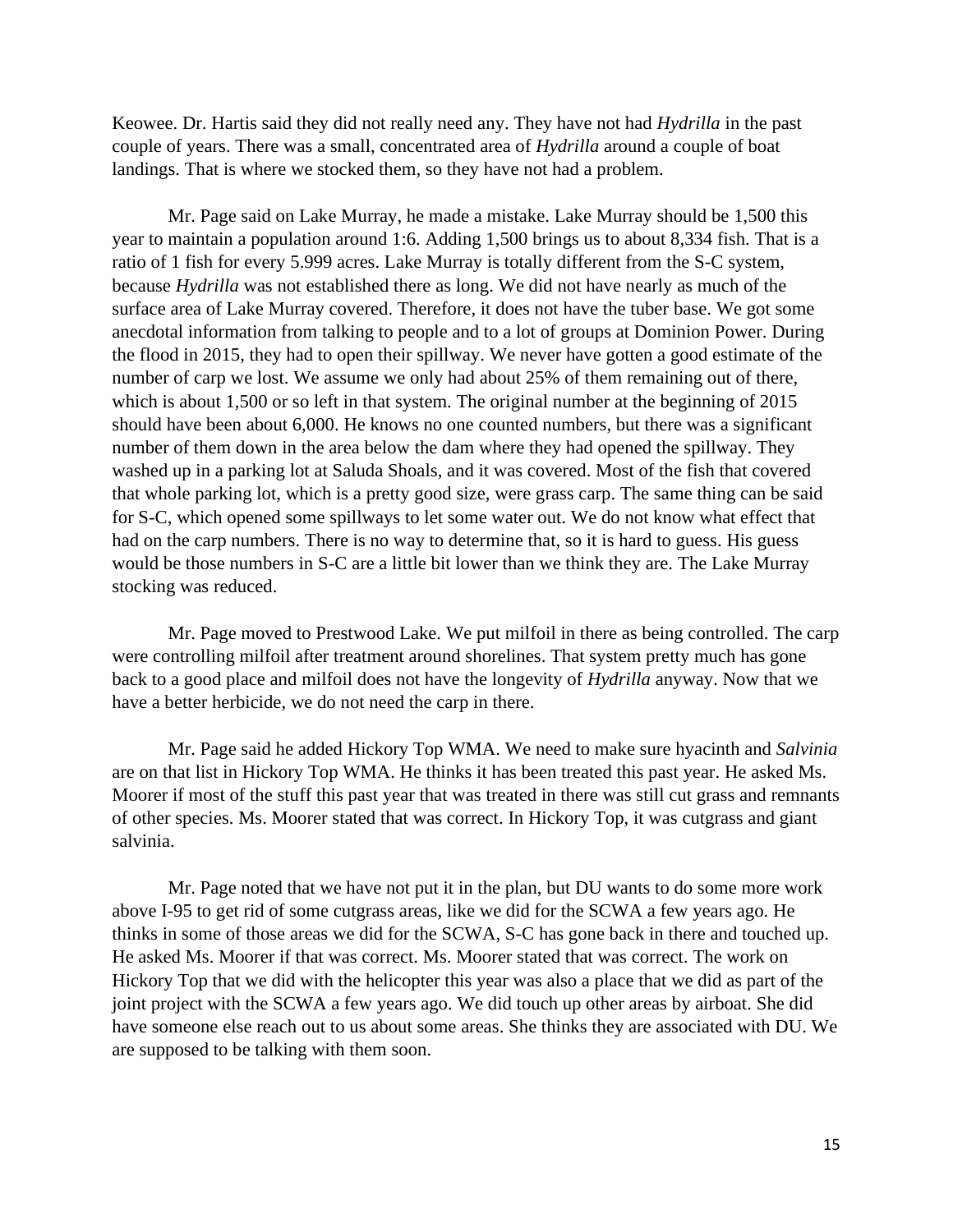Mr. Page noted we have also done some stuff. We have continued to work with our WMAs and be responsive to their needs. He thinks our biggest project this past year was a Sandy Beach area. In Stoney Bay, they wanted some of that vegetation out of there. A couple of years ago, we treated a lot of that vegetation. They saw a little bit of an increase in waterfowl. They wanted to come back 2 or 3 years later and then do it again, to treat and have more open water in those areas. That is still in the plan to do.

Mr. Page moved on into any discussion about the plan you need to have or any discussion about comments. We will try to answer questions, show you information, and do what we can do.

Mr. Marshall stated he has been reflecting on the comments that Mr. Perry provided us. In his early days on the Council, he remembers being part of that decision about how to set a course for the S-C lakes in terms of stocking. He remembers that discussion where we were looking for a number. You (Mr. Page) addressed a span of like 14,000 fish to what he thinks Mr. Perry was proposing, 7 or 8,000. He remembers appealing to you for your thoughts on it, and he supported you with the 10,000-level stocking. He recalls our thinking at that time was to find a number we could feel comfortable with and pursue that number over a number of years to have some consistency. As we established that consistent stocking, we would continue to monitor the system and try to understand what 10,000, or a consistent level of stocking, would do and how the system will respond. He thinks the Council has had discussions and Ms. Moorer continues to bring information to us every meeting about what S-C understands in terms of the balance of vegetation in the system. It is not like our attention has gone someplace else. We are still attentive to these issues. He thinks that trying to understand how it affects waterfowl might be a larger, more complicated question, but we can look at the fish that we are stocking, how the grass carp populations are trending in terms of your models and what information is brought to us from the monitoring that is done by Mr. Kaczka and his staff. Ms. Moorer has attempted to bring us vegetation data, which has been complicated through the system by the high flows in the system and sedimentation. There are a lot of complicated factors here, but he thinks we are trying to consider the balance of issues and the complexity of understanding what the data tells us. He continues to be supportive of it. He thinks we looked at 5 years of stocking at 10,000. He asked if this is the 5th year coming ahead. Mr. Page stated yes, this is the 5th year.

Mr. Marshall noted that he heard you (Mr. Page) reflect on that a little bit in terms of thinking about maybe lowering the number next year. He is curious as to how you are thinking on that, as you take all the information that we consider in these decisions. He asked how you are thinking, and why are you thinking about the number you put out there.

Mr. Page said he was just throwing numbers out there, to be honest. He thinks eventually we need to stair step down. We are going to get to a point where, even with 10,000, we are going to get right on that cusp of not really doing maintenance stocking, in the sense that our numbers are going to kind of plateau out. If we kept 10,000 in there for 10 more years, if we did it out to 2030, which he does not want to see, we are plateaued out around 1:4 or 1:5. We want to be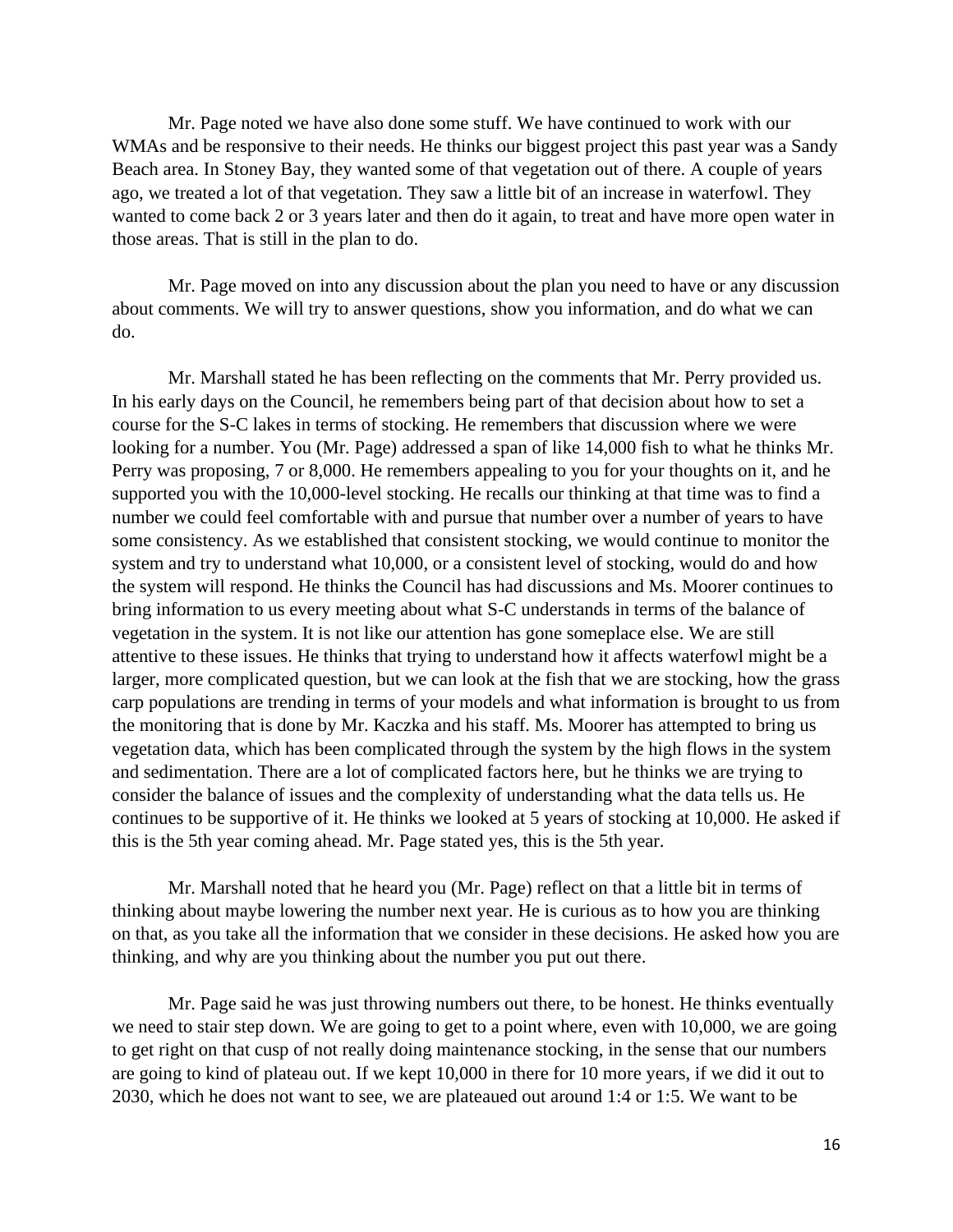higher than that, or actually lower than that, in the technical sense. He still does not believe that 1:8 is the right number, because bad things happened when we were at 1:8. He thinks 1:6 or 1:5 is that magic number. One carp for 4 acres is about 40,000 fish, and 1 carp for every 5 acres is about 32,000 fish. We are somewhere halfway between that now at about 4.5, 4.6 actually. If we put 10,000 fish in, it will be 4.45. This is based on 160,000 acres. There has been some dispute over acreage in S-C being 160,000 versus 170,000. This is an open-ended system. It could be unique in that sense. He thinks we need to stair step down. He thinks we are narrowing in on that level that we need to have. He thinks that 1:4 still may be slightly too high. He does not want to jump year to year to year and do lower numbers every year. He wants to hit a number and then use that number for a couple of years at least, to eliminate that lag. Then we look at those numbers and we say nothing bad has happened, even though we have been through a variety of environmental effects, high water, low water, and all kinds of things. That is the key. That is a bigger key to not stocking fish sometimes, is what that system is doing on its own. High waters, high turbidity, low water, low turbidity can be a boon for either natives or can be a boon for *Hydrilla*. It can also be a problem for *Hydrilla* and can be a problem for natives. We need to kind of start to lower that number and become razor focused on trying to get to that edge that Mr. Perry and those guys are talking about. That balance where, from year to year, it may fluctuate slightly, but it does not take off and run. Eventually, we are going to have to get there. He did not know if he was explaining it clearly enough. He asked if that made sense.

Mr. Marshall stated he guessed it does. He is thinking that we are at the place that we have gone 5 years, or we will have gone 5 years after this coming one with this 10,000 level. He thinks that the challenge to us is to focus again, as best we can, on all our data sources to determine what is our target stocking going to be going forward. We need to try to understand what the data tells us now, what we have always been gathering and try to figure out how to go forward. If that means dropping it, as your gut seems to be telling you, we could start going a little lower, but we need to look at all our data to guide our decision.

Mr. Page noted we are going to need the new hyperspectral surveys for coming year. He asked Ms. Moorer if her vegetation surveys included woody vegetation. Ms. Moorer responded that it does include some in that in that final percentage. We do look at some species. She asked if when he is talking about woody vegetation, he was talking about cypress, tupelo, and things like that, or was he talking about primrose and alligatorweed. Mr. Page stated he was thinking more so cypress and tupelo. He did not think they included a lot of those in their vegetation number but asked for confirmation. Ms. Moorer said some are in there, but not all of Sparkleberry is in there. She noted that when we are doing the satellite imagery, we are mapping 159,500 acres. Mr. Page stated that basically Sparkleberry does not include any of the tree species and shoreline tree species are not included in there either, but some of the woody vegetation could be important in a sense. He asked if they break out buttonbush. Ms. Moorer stated we do, but that is all grouped together under native shoreline. That would be your sedges, your grasses, and buttonbush. Anything that can be seen and is not under the tree canopy is included in that. Whenever we are talking about the satellite imagery, the hyperspectral stuff that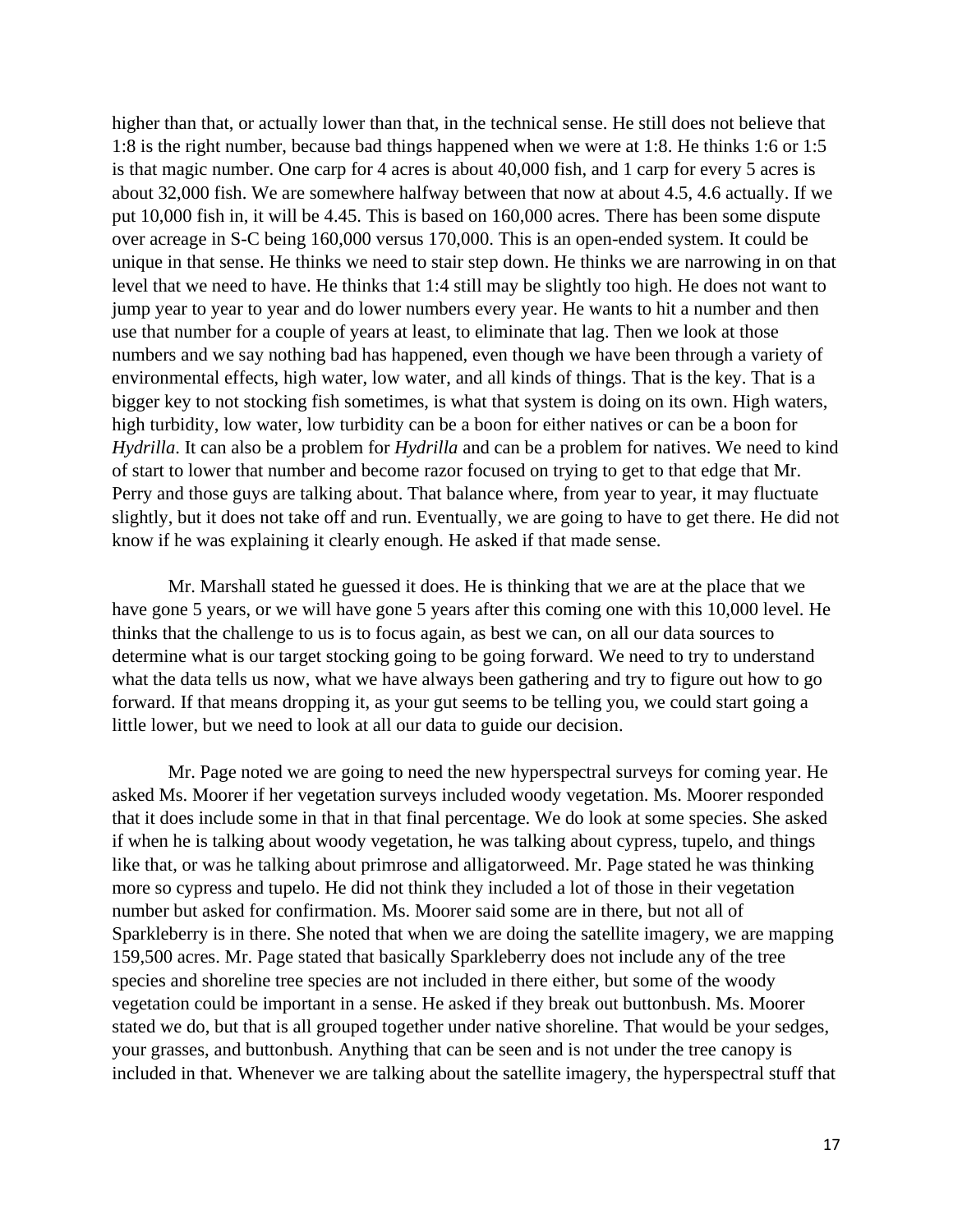she is presenting to the Council, it is solely just what is collected from satellite. Mr. Page said he is just trying to clarify that.

Ms. Moorer stated she thinks there was a question on that last time. She may have mentioned about boat surveys. We do boat surveys. That data is collected, sent to our contractor, and used as ground truthing data. We are not going out and collecting more information, like polygon wise and adding to the acreage. The acreages that you guys are seeing that she is presenting to the Council with the percent coverages, is solely hyperspectral. That does not mean that we do not do boat surveys as well. That is a lot of the other stuff that she presented to the Council, including pure points of where we collected, what we are seeing distribution wise across the system, videos, pictures, and similar things.

Ms. Moorer spoke to what Mr. Marshall was saying. She agrees with him on continuing to look at all the data and at some point, we should get to a true maintenance stocking, with the true maintenance meaning replacing mortality, whether that is 8,000, 7,000, or 10,000. As we are now, we are slowly decreasing the population by stocking 10,000. At some point, we need to find that balance there that we can have a small population of grass carp to keep *Hydrilla* suppressed. She is not a believer that we will no longer have *Hydrilla* on the system. We will always have *Hydrilla* on the S-C system at some level. We need it at a low enough level that we can control it and it does not out compete our natives.

Mr. Page said, back in 2017, when Mr. Perry and Mr. McCord were discussing the two points of view, 14,000, at the time, seemed a little too high to me. Mr. Perry's 8,700, he liked and did not have a problem with that as much as he did the 14,000. The 10,000 was a compromise back then. As he said earlier, the difference between those 8,700 back in 2017 and the 10,000 today, basically amounts to about 5,000 fish in the system today. Instead of being right around the 30,000 mark, we have 35,000 roughly. The Council was listening to him. Thank you because he knows he rambles.

Mr. Page asked if any other Council members had any questions about anything, discussion, or responses. He asked if we all kind of agree with the original changes we proposed. They were minor. The changes to the 2021 Draft since we posted include Lake Bowen, Lake Keowee, Lake Murray, Lake Prestwood, and Hickory Top WMA, which was not added in there. He asked if anyone had any problem with those. There was some good information there.

Mr. Page said he has a chat going on regarding Lake Greenwood. We spent so much time on S-C, he will talk about Lake Greenwood some. Val is still there in spots. The val that was treated a couple of years ago was treated because it was blocking an area that was a high use area by homeowners. There was no access to boats in that area, which was one of the reasons Lake Greenwood suggested to treat that. They called us to help them. They have their own program, kind of like S-C. When they have a major problem, they call, and we will work through the issues with them. As a matter of fact, instead of treating last year or the year before, he asked Ms. Moorer what year it was when they went in and pulled val out of Lake Greenwood. Ms.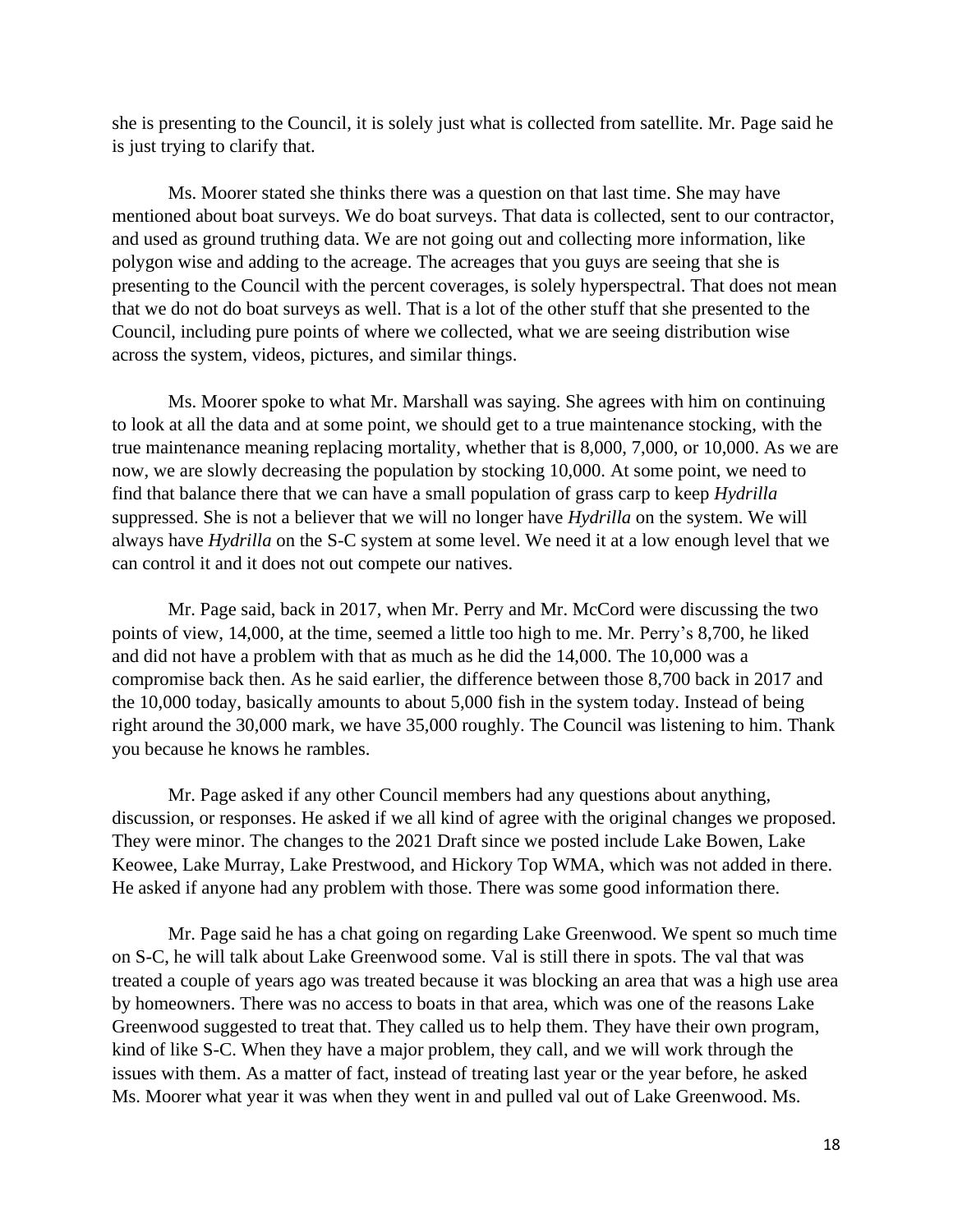Moorer stated 2019 was when they did the first val project, and then 2020 they did water shield. Mr. Page noted that in 2019, Lake Greenwood residents were still complaining a little bit in a couple of coves. Ms. Moorer, her staff and staff from DNR went down there and removed some of that vegetation out of those developed coves. They transported it to S-C and planted it. They also planted some on Lake Hartwell. That was a good little process. Instead of killing something, it was gotten out of there and utilized in another place.

Mr. Page said he needed to look at the plan quickly and see what is listed in the plan. Right now, there is some of the stuff in the plan that are remnants that could be problems that pop up through the year. He does not think we have any real plans to treat val in that system this year. He pulled the plan up quickly to tell everyone exactly what we have in the new plan. He noted that we leave a lot of stuff in there just in case we have the need for it. Sometimes it is not needed from year to year, based on the conditions. In the Lake Greenwood section, val is still listed of the problem plant species. You will see the major management objective is to reduce *Hydrilla* growth throughout the lake. We have stocked 300 sterile carp yearly and are trying to maintain a 1:5 ratio. He thinks that number is down this year. He told Ms. Holling that we might need to edit that, too. He asked Ms. Holling what he told her for Lake Greenwood when we were sitting down and talking about it. He asked if it was 300 or less. Ms. Holling responded that he said to leave it at 300. Mr. Page stated he thinks that was a maintenance number. Ms. Holling said she believes that is correct. Mr. Page stated he could pull that sheet up, too. The plan does give an option for *Vallisneria* and it gives the herbicides to be used for that, which are copper or diquat. If the Council wants us to remove that, we can remove it. We may have to come back to you later if high maintenance public areas have problems. The one place where we mostly did the work on Lake Greenwood was a narrow cove that was like a pencil. It kept getting narrower the further you went back. Once you got past the second or third dock, the people in the back basically had to cut their way out every year.

Mr. Page noted that Mr. Deal is chatting with him online. One of Mr. Deal's comments was to ask if we could update the replanting in coves on Greenwood that do not have large amounts of residents, as what little is on the lake is very beneficial. Mr. Page said that makes sense. The next time that issue arises, we could potentially do that. We could replant in the coves in Lake Greenwood. We can move it out of those coves and replant it in some of those open natural areas. That is a great idea. He likes that idea. We do not have anything about replanting in the plan. Maybe we should put that in there. If doable, *Vallisneria* should be moved to other natural areas of the lake. Replanting that eelgrass is a good idea. Ms. Moorer asked if we could also look at saying that native species would only be treated if they were impeding public access. Mr. Page stated that makes sense to go through the whole plan and do that. That is another change to native species. Ms. Moorer noted that was a suggestion for the S-C section. She thinks that unless it is causing an issue with public access, drinking water or anything like that, that we should think about not treating native vegetation. Mr. Page agreed. Ms. Holling asked, regarding that comment from Mr. Deal, if that means he is volunteering to help coordinate the assistance in moving that plants. Mr. Page asked Mr. Deal to send a chat back if he is volunteering to help move those plants. Mr. Deal messaged back that he would very much help.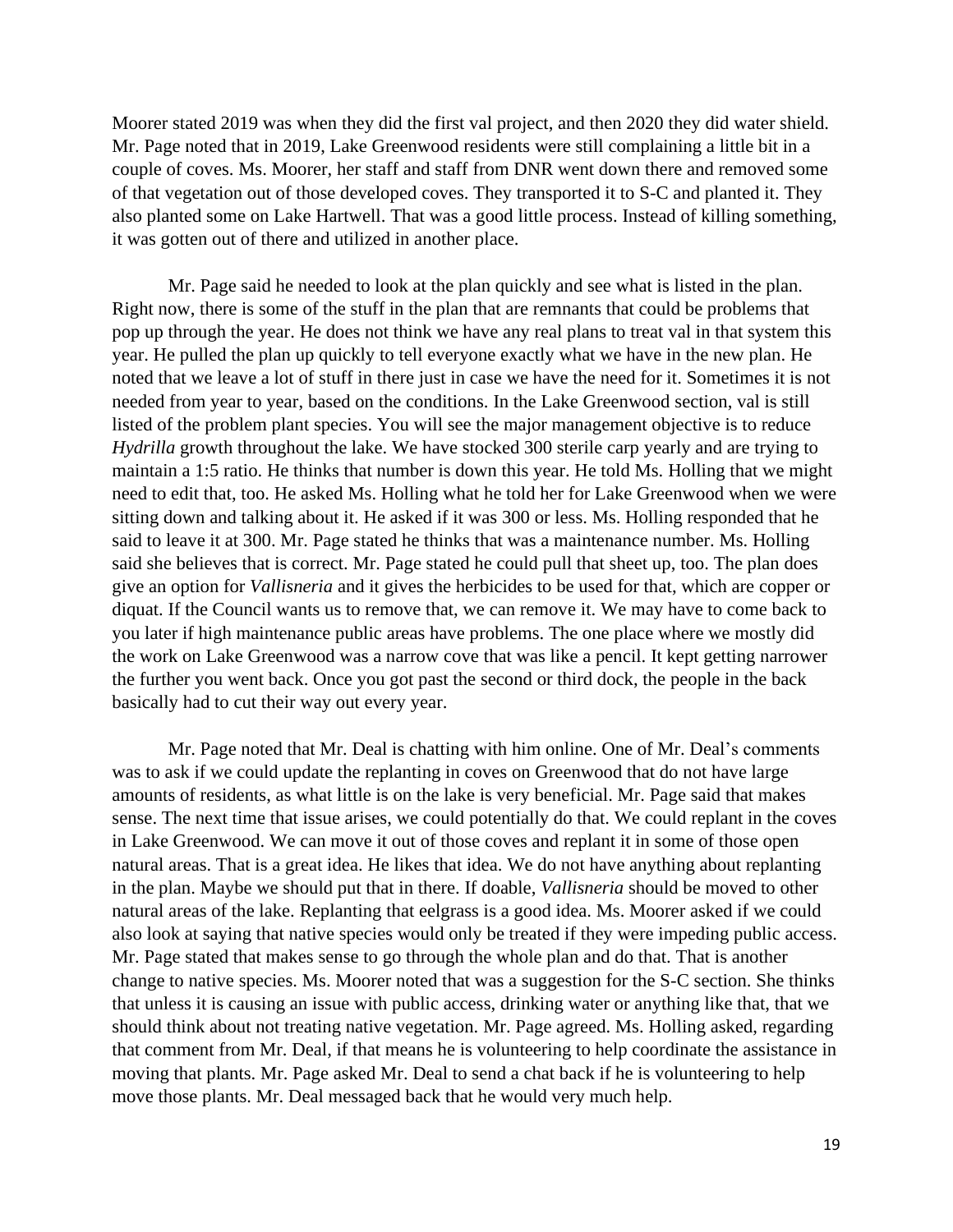Mr. Page said we have periodic discussions with Lake Greenwood about some of their natural areas. They are required to have so many natural areas in that lake where they cannot develop, and they cannot eliminate some of the vegetation. He has been pushing them lately to protect those areas in the back of those coves, even if it is restricted to fishing or anybody going back there with a boat. He has told them that some of those areas need to be left alone unless it is a highly invasive species. Some of these back water areas that get very shallow are good fish nurseries. A little bit of vegetation is good. Some of them have a good bit of vegetation in them and they have extended that from the shoreline into the water column a good bit.

Mr. Page said that is another change he would like you all to consider in there, that native species be treated only when public access or drinking water intakes are significantly impacted. He tells the people at Lake Murray all the time. We have had some native species coming back in along the shoreline and everybody wants us to go treat. He tells them it is not a swimming pool. It is a natural system, and we are in the business of habitat to a degree. It is not affecting them. Some of the large coves that get blocked off by that vegetation, we would be glad to help treat. Other than that, they are just going to have to live with that. They are on a natural system.

Mr. Page said we have the same thing with Lake Greenwood. We have had some discussions with homeowners up there, and they were not very happy with us after we talked to them, because we told them they really did not have a problem. Their swimming, dock or ramp area was not really affected by a species that was 15 yards offshore. We really do have that mindset. The homeowners, especially up in Lake Murray, want everything to be glassy, clear water like a swimming pool. He tells them they do not live on a swimming pool; they live on a natural system that was not going to be maintained like a swimming pool.

Mr. Page noted that we need to figure out a place to put the val. We can put that statement about moving it specifically in the Lake Greenwood section. We cannot do it statewide. We just do not have the manpower to be able to get that pulled off. Ms. Moorer and her staff are spread thin, too, and they are not going to come. They would probably come to help if we needed them to come out, but they cannot designate resources to do something on another lake. He asked if Lake Greenwood was kind of now S-C's power plant again. Someone responded that it was Duke Energy's. Mr. Page said Duke would have to get some resources up there to help us. He wants to say that will not happen.

Mr. Page said he would add those two items to the plan, if that is what you want to do. You all get to vote on these changes. If you want to discuss the number of the carp in any of the areas, even S-C, if you all think those need to go down, please speak up now and we will discuss them, change the plan, make those additions, and get on with our business. He is assuming that the plan is good except for the minor changes we discussed. He asked if everybody is okay with that and if there was any more discussion about any of this.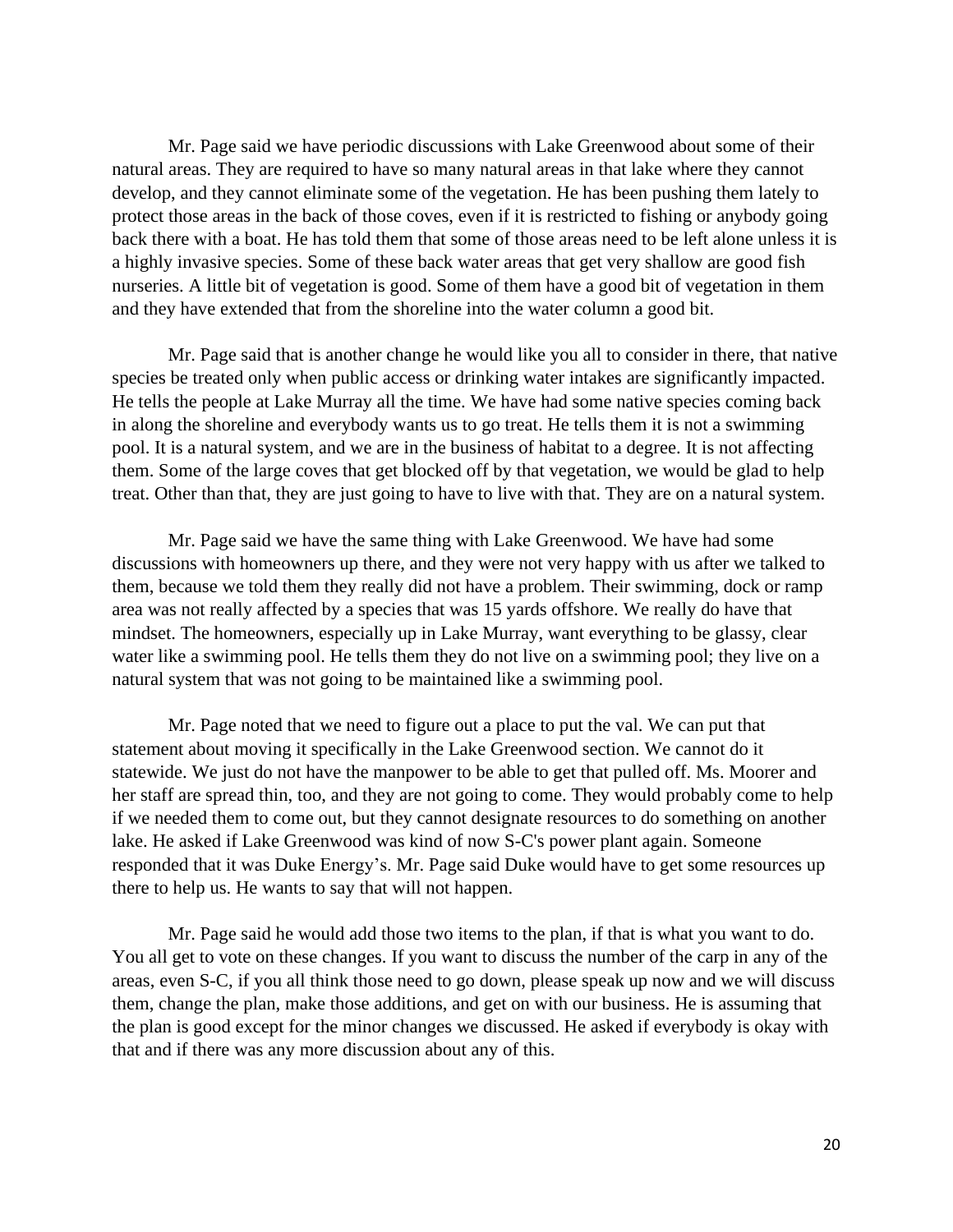Mr. Page read Mr. Deal's chat, "I would help and know several that would help move or replant vegetation. All we need is permission." Mr. Page thinks that permission can be gotten quickly as long as we are moving the natives and moving them within the system. You cannot bring anything else in from another lake because it may take off and be more of a problem. We are going to have to bring in the homeowners, too, so they do not get mad, even though they do not own the water. We do not want them discouraging you from utilizing the area in front of their house to be able to do that. He told Mr. Deal that we are going to put him to work. We are hoping we got enough to put you to work.

Mr. Page stated the floor is open for any other discussion on the plan, any changes and any comments to the comments section. Mr. Marshall stated that he was fooling around with his buttons and managed to lose the sound feed. He confirmed that he had not missed anything.

Mr. Page noted that Ms. Moorer had chatted with Mr. Deal and offered to share S-C's written plans and lessons learned from the 2019 val and 2020 watershield projects they did on the S-C lakes, moving those specific species around in the S-C lakes. Mr. Page said the biggest thing about the val on S-C and one of the reasons he wanted Ms. Moorer to do it at time, was we had an outbreak of *Hydrilla* in Greenwood. Her staff are very conscientious and had been trained to look for those *Hydrilla* tubers in the val they were moving. They did not move any *Hydrilla* with that val, which was the biggest issue.

Mr. Page was looking for a motion to accept the changes, those that we had printed out and the additional changes to Hickory Top WMA adding hyacinth and salvinia, native species treated only at public access and/or drinking water intakes with significant problems and moving val to other areas, specifically in Lake Greenwood, transplanting val when we can move it. We have needed to treat it in high traffic areas. Instead of treatment, move it from those high traffic areas to other areas of the lake, where it can be a more native component with no homeowner issues or traffic issues. He is looking for a motion to make the changes we have talked about here to the draft plan. Ms. Lognion made a motion to move forward with the changes to the draft plan. Mr. Page stated he has a motion on the floor. He asked if he could have a second. Mr. Simmons seconded the motion made by Ms. Lognion. Ms. Holling asked the Council for clarification. She asked if that was to approve the plan with the changes discussed or just to approve those changes. Ms. Lognion said it was to approve the plan with the changes discussed.

Mr. Page stated that motion was to approve the plan with the changes mentioned. He asked if there was any discussion. He started the discussion by reminding Council that approving the plan means 10,000 fish into S-C and the other stockings will be as discussed or listed in the plan. He has a motion on the floor. He asked again if there was any discussion. There being no discussion, he called for a vote and asked Ms. Holling to do a roll call vote. She did. The results were 8 'yea,' and 0 'nay' or 'abstain,' so the motion passes.

Mr. Page stated he knew it had been a long meeting. He is still looking forward to being in back in a room with you, so we can discuss stuff face to face, and we can see facial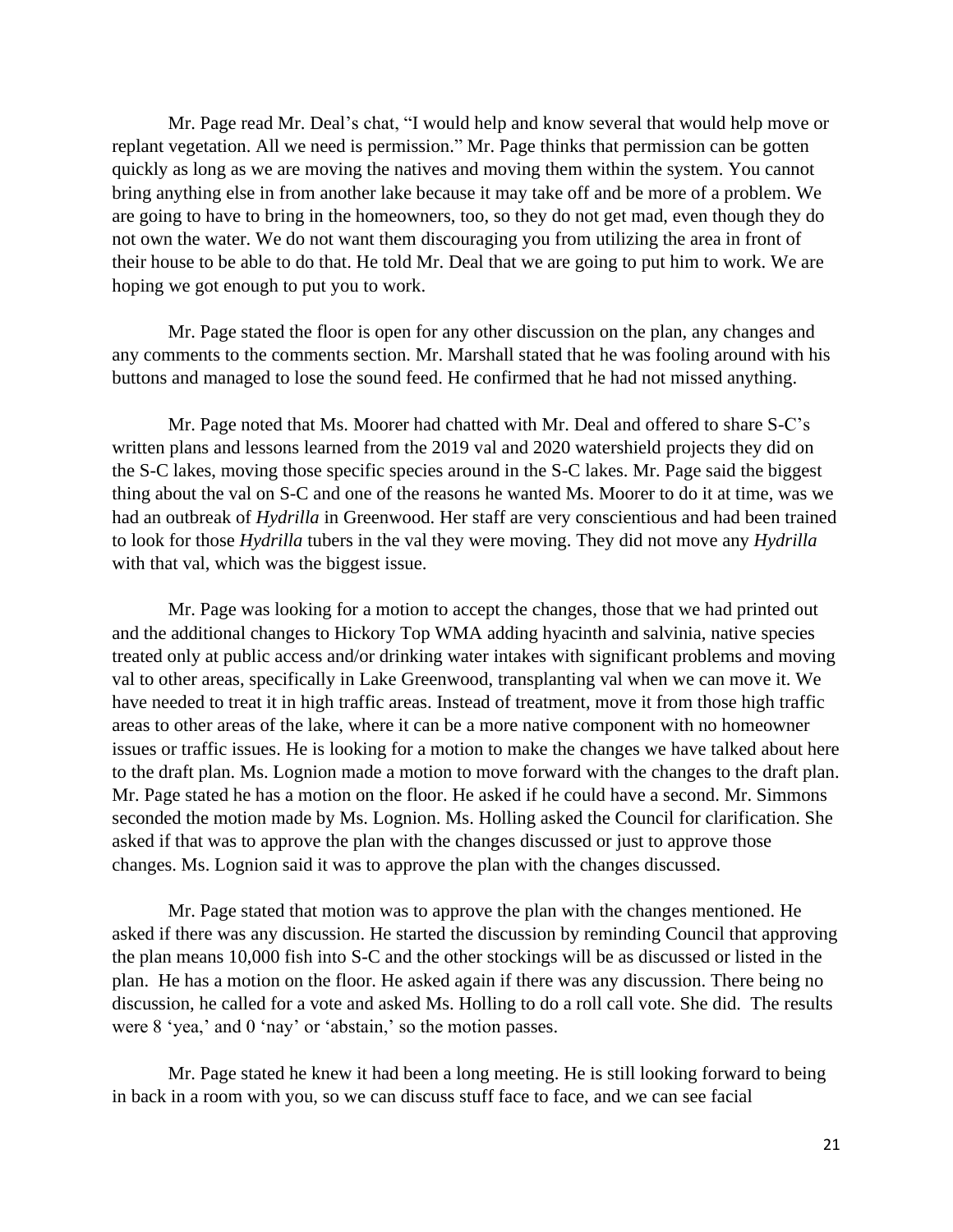expressions better. Sometimes there is that seed of doubt that may be there. Online, you sometimes go along to get out of these meetings. He asked if there was any unfinished business that the Council must do on any of these last issues. He said we would redo this plan. Before we send it out, we will highlight the changes and send you a link to a copy of it before it is posted to the public so that you can make sure we got in there what we need to. We will try and get the minutes to you a little bit earlier than the next meeting. He would really like to have a face-toface meeting and a field trip sometime in the mid- to late summer or early fall. We have missed that. We need to get out and look at some of these systems so you can see some of this stuff. Most of the time, we end up going to S-C because they have more boats. Between us and them together, we have enough boats to be able to get people around. He briefly discussed the reasons that might be possible and assured everyone that all protocols would be followed if we are able to have the next meeting in person.

Mr. Page said since there was no unfinished business, he asked if there was any new business for the Council. He noted we need to get with Mr. Kaczka, have a Council meeting that includes him, and discuss plans to do a survey of those grass carp again. We will continue to do the relative condition survey. Mr. Page thinks Mr. Kaczka has already been funded for this year. We will see if we can get him to do a mortality survey for us, so we have a better mortality ratio. He reviewed the various mortality surveys that have been done over the years by the Corps and Virginia Tech (VT), which are either dated or cannot by applied well to S-C, due to its uniqueness.

Mr. Page asked if there was any other new business for the Council. Mr. Marshall stated he would just add to what you were just saying about focusing on the data, fish mortality and such. Based on earlier discussions, we need to think through how we are going to address any resetting of stocking in the S-C lakes of grass carp. If we are going to reset, we need to have our rationale for doing that. Mr. Page agreed. He thinks we need to have all that data in a vegetative analysis that Ms. Moorer and those provide us through the satellite imagery. He noted the advantages of using the satellite imagery.

Ms. Moorer stated that helps us navigate around large weather events, as well. Hopefully, we will not miss a year, as we have done some in the recent past. Switching to satellite has its challenges, but there are also a lot of good things about it. We have to continue with satellite, so we can keep that consistency. In switching from fixed wing to satellite, there are some differences. As we move forward, they can recognize those differences. The data will be more consistent from year to year and the more years we do it, the better.

Mr. Page noted that if you need help with ground truthing, he thinks our staff can be available to help you do that. Ms. Moorer stated she appreciated that. She thinks the guys in our team are on the lakes every single day unless there is a small craft advisory. She thinks their biggest challenge is boat surveys where we are looking under the canopy and are able to collect polygons and not just points, so that we can look at it separately. We can have hyperspectral acreage and then we can have boat survey acreage. Prior to her being on the Council, there was a